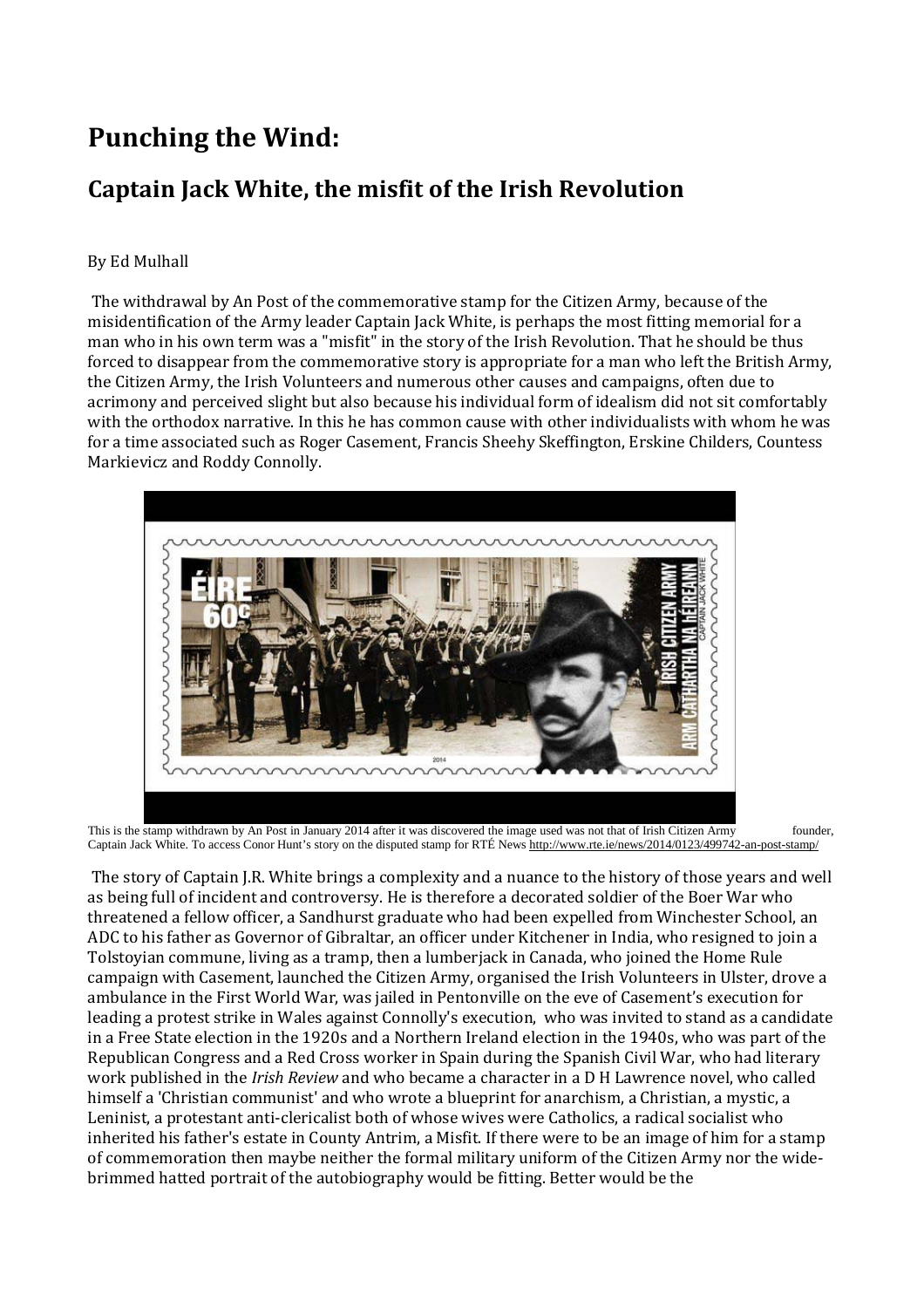bandaged,confused, figure just released from detention and accompanied by Sheehy Skeffington - a radical, iconoclast at the centre of the action.

J.R. (James Robert) White, known as Jack, was born in 1879 in Broughshane near Ballymena, Co. Antrim, the only son of landowner and distinguished General Sir George White. Jack White was educated at Winchester School, where after a period of trouble making including a failed attempt to cause an explosion in an unpopular teacher's rooms and escapes to Ascot races he was expelled (by mutual arrangement he says[1\)](#page-18-0). He went on to receive his military training at Sandhurst, where he learned 'fortification and fornication'. He joined the 1st Gordon Highlanders in 1899 and fought at Magersfontein and Doornkop in the Boer War. His father had led British forces in one of the most notable events of that war, the siege of Ladysmith, and became a legendary figure as a result. Jack White received a DSO for bravery in 1901 and he recounts in his idiosyncratic autobiography *Misfit* an occasion when he had to threaten to shoot a fellow officer who was about to kill an unarmed Boer prisoner: "Peering over the rock I saw an extremely frightened youth of about seventeen...Then an officer appeared, my superior in rank and by this time there were ten or a dozen men around. 'Shoot him, shoot him,' yelled the officer. A wave of disgust swamped my sense of discipline.' If you shoot him, said I, pointing my carbine at him, ' I'll sho[ot](#page-18-1) you." And he passed on... he is now a General that officer and I am a Bolshevik or reported as such ".2

His DSO was awarded by Lord Kitchener and he said he and his father now had all the military orders between them, he with one his father with the rest.



The frontispiece from Captain White's autobiography, *Misfit*, published in 1930

Following the war his father became Governor of Gibraltar and Jack White, now a Captain, joined him as his ADC. There they hosted both the German Kaiser William II and King Edward VII. White preferred the "greater naiveté and greater sincerity "of the German. In Gibraltar he also fell in love with a catholic Spanish woman (Maria de la Mercedes Ana Louis Carmen Dolores) Dollie Mosley who, after a turbulent courtship, he married in 1905. White had now gone to India following the end of his father's term as Gibraltar Governor. Here he served under Lord Kitchener (who was living in the same house that Sir George had used when he was commander in India). Following India he moved as adjutant to the territorial battalion of the regiment in Aberdeen. He was now becoming disillusioned by the army and its constraints and heavily influenced by the writings of Tolstoy on the need to have freedom for spiritual adventure. He decided to resign his commission and wrote a rationale for his decision which he sent to his father and also to H.G. Wells and Tolstoy (the latter approved of it[s](#page-18-2)  spiritual impulse, the former said he would like "to thrash his governesses and schoolmasters" 3 ).

For the years up to 1912, White led a bohemian lifestyle, including a spell as an English teacher in Bohemia, where he tried to live a Tolstoyian lifestyle, down to the vegetarianism. He also travelled around England, like a tramp on his own account, and emigrated to Canada, where he worked as a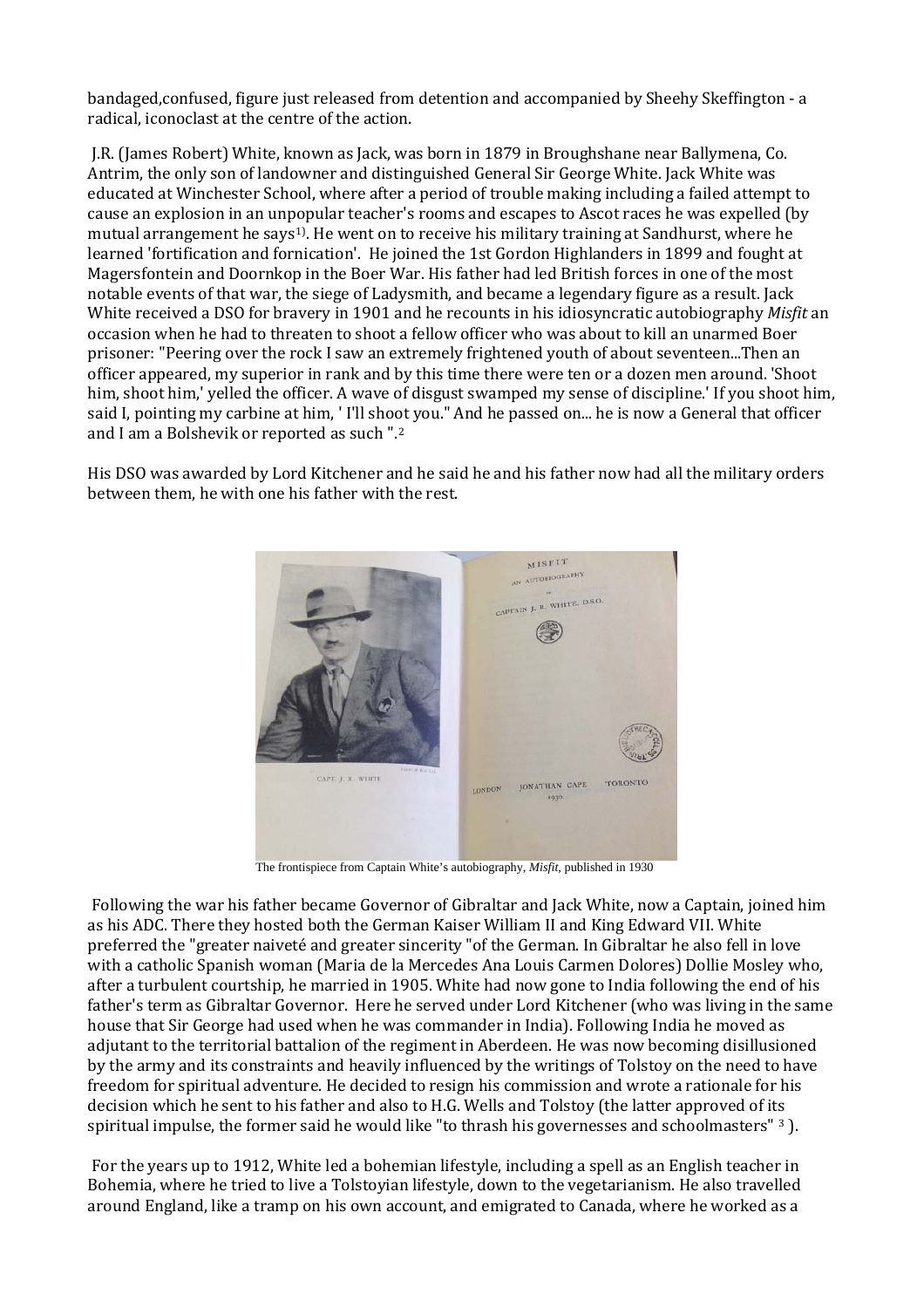lumberjack. He then returned to England and became a follower of the nudist Francis Sedlak joining his communistic free-love colony in the Cotswolds.

 At the start of 1912 and still at the colony, White was becoming disillusioned with the Tolstoyian ethic. He began to take interest in events at home and had another of his life changing epiphanies. Following the growing Ulster Unionist opposition to Home Rule, he was prompted by the refusal to allow the liberal minister Winston Churchill to speak at the Ulster Hall in February to write a protest letter to the *Belfast Newsletter*. In it he condemned this failure to listen to an opponent's view as going against the principle of Protestantism: " ' The letter killeth but the spirit givith life', that uneasy certainty in advance, which refuses a hearing to an opponent, is the naked spirit of Popery. Let those who believe such a spirit to be life giving shape their actions in accordance with it, but let them leave the name of Protestant to the heirs in spirit of those who called the world into being. Yours etc J. R. White, Late Captain, Gordon Highlanders."[4](#page-18-3)

 The letter was not published until three months later and then by the *Ulster Guardian* to whom he had forwarded the correspondence in frustration " My mind is made up thus far , that whatever real obstacles there may be to the amalgamation of the two sections of the Irish people into one selfgoverning nation the leaders of the so-called Unionist party are appealing to nothing but the spirit of bigotry and stagnation....I hope that if stirring times are in store for Ireland I may not be idle on the side of progress and Protestantism, which I take to mean, the liberty of the reason, and to be represented by self-government or Home Rule in a nation, just as a free reason gives self-control to an individual. I hope to return to Ireland shortly." [5](#page-18-4)

 He was soon back in Ireland for another reason as his father died on 24th June and was buried at Broughshane, Co. Antrim. White now had common purpose with members of the Ulster Liberal Association (who had invited Churchill to that meeting) and others who were keen to show that there was Protestant support for Home Rule. On December 6th he was invited to speak at a meeting organised by the Irish Protestant Home Rule Committee in the Memorial Hall in London. With him on the platform were George Bernard Shaw, Stephen Gwynne M.P. and Arthur Conan Doyle. In a speech which you could argue had echoes of Wolfe Tone he saw the Home Rule movement as transcending religious differences. The extension of universal suffrage and Home Rule were representation of the principles of Protestantism which puts an emphasis on individual truth and he concluded: " I hear the spirit of Catholic Ireland crying out to the spirit of liberalism " Give us some of the freedom you have won and we will give you some of the reverence and beauty you have lost".[6](#page-18-5)

 In typical humility White was to assess the impact on his mainly Catholic audience "I read the speech with rapt attention. The predominantly Catholic audience cheered it to the echo. At the [t](#page-18-6)ime I was so fresh and ingenuous I would have got a blessing from the Pope for a eulogy on Luther".7 His address was printed in the January 1913 edition of the *Irish Review* under the title Protestantism and Home Rule and this was the beginning of his contact with that literary and politically active group in Dublin. (Padraic Colum also published a piece [b](#page-18-7)y White, which harked back to his time in Gibraltar called A Ride in Andalusia in Its April edition.) <sup>8</sup>

 White was now fully engaged with the issue of Home Rule and in particular mobilising Protestant opinion in support. He came back in Ireland, supported by money from his father's estate and he had acquired another aid to his activism, a motor car. In September 1913 he arrived in Ballymoney, Co. Antrim, to see if a meeting could be organised of Protestants in opposition to Carson's policy. Among the local organising committee was the local clergyman Rev. J.B. Armour who was also a prominent member of the Ulster liberals. Later that week Armour also received a letter from Roger Casement suggesting a similar meeting and he travelled from Belfast to discuss the possible arrangements. It soon became clear that there was a difference of approach between White and Casement and the two met in Belfast to discuss it.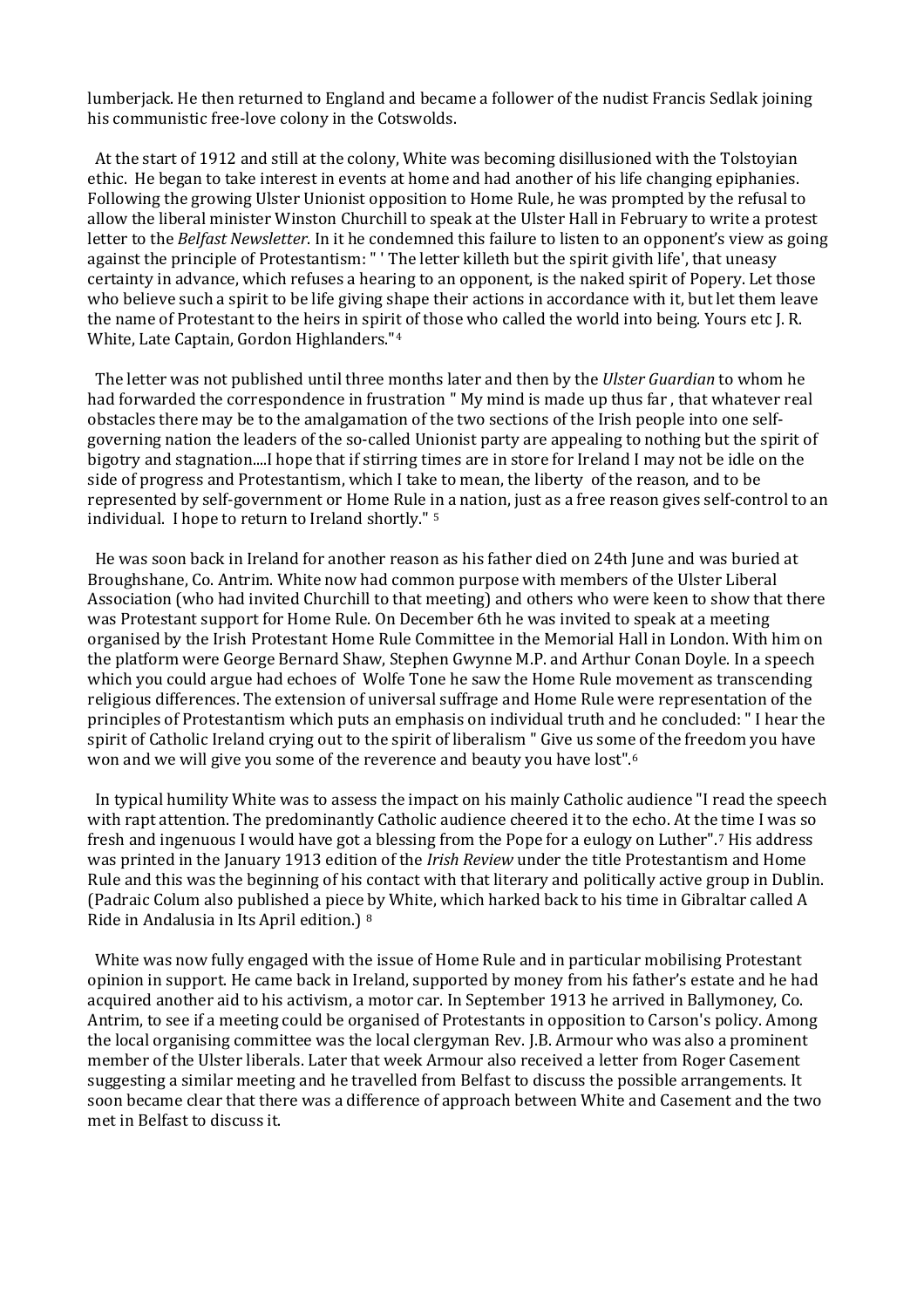

White's first meeting with Roger Casement (above) was a hostile one. (Image: UCD Archives LA30/PH/408)

It was the first time that they had met and it was quite an acrimonious meeting. As Armour relates Casement's account: "…he opened on Sir Roger, accused him of every kind of crime, winding up with the charge that he was not an 'honest' man. There was a casting of the creels there and then. Sir Roger told me that and bound me over to secrecy...Sir Roger's explanation is that there is a slate off. Certainly White is peculiar." <sup>[9](#page-18-8)</sup> White is equally frank in his assessment of the row, explaining his annoyance at Casement seeking to shift the emphasis from the 'lovelessness' of the Carson ca[mp](#page-18-9)aign as he proposed to its "lawlessness". As White put it: "My appeal was to God. His was to Caesar."10 (The difference could also be seen in their claims of inspiration. White felt his Protestantism was in the tradition of Tone and '98, while Casement hoped " with the assistance of every drop of Fenian blood 'in my soul' to 'light a fire' which would set the Antrim hills ablaze and would unite [Pr](#page-18-10)esbyterian and Catholic farmers and townsmen at Ballymoney in a clear message to Ireland."11 Their co-operation and friendship survived this tempestuous start. "In our long subsequent association the note of that first interview was often repeated, but affection and a humorous tolerance on his part of my rival messiahship formed a pleasant accompaniment"[.12](#page-18-11)

 These difficulties were overcome by the diplomacy of Armour and the organisers who also had to deal with the risk of disruption from local Orangemen. The meeting went ahead on 24th October, with Captain White as the first speaker followed by Alice Stopford Green, Sir Roger Casement, Alec Wilson (who was a regular contributor to the *Irish Review* under the name Ulster Imperialist) and John Dinsmore, a Presbyterian from Ballymena. The Town Hall was decked out with Union Jacks and a banner hung over the platform declared "No provisional or provincial government for us". It was to be a meeting just for Protestants and it was estimated that there were between 400 and 500 present. With a strong police presence the meeting went off without interruption. Two resolutions were passed. The first rejected the claim of Sir Edward Carson's provisional government to speak for the Protestants of North-east Ulster and pledged lawful resistance to any degrees issued by this 'illegal and non- representative body'. The second was summarised as a call for the rejection of sectarianism as a divisive force amongst Irishmen and an invitation to government to help bring all Irishmen together 'in one common field of national effort'. Captain White also launched 'the new covenant', a Home Rule pledge to match the Ulster covenant " We intend to abide by the just laws of the lawful parliament of Ireland until such time as it may prove itself hostile to democracy, in sure confidence that God will stand by those who stand by the people irrespective of class or Creed."[13](#page-18-12)

 White led off the speeches, asking: "When will Ulstermen see that the question of Home Rule is not or never will be a religious question, but a question of human rights in which the Catholic hierarchy has intervened to hinder rather than help?" Casement gave his first public speech: "[W](#page-18-13)hile the Empire has been contracting and expanding Ireland has been contracting and falling apart."14 Angus Mitchell sees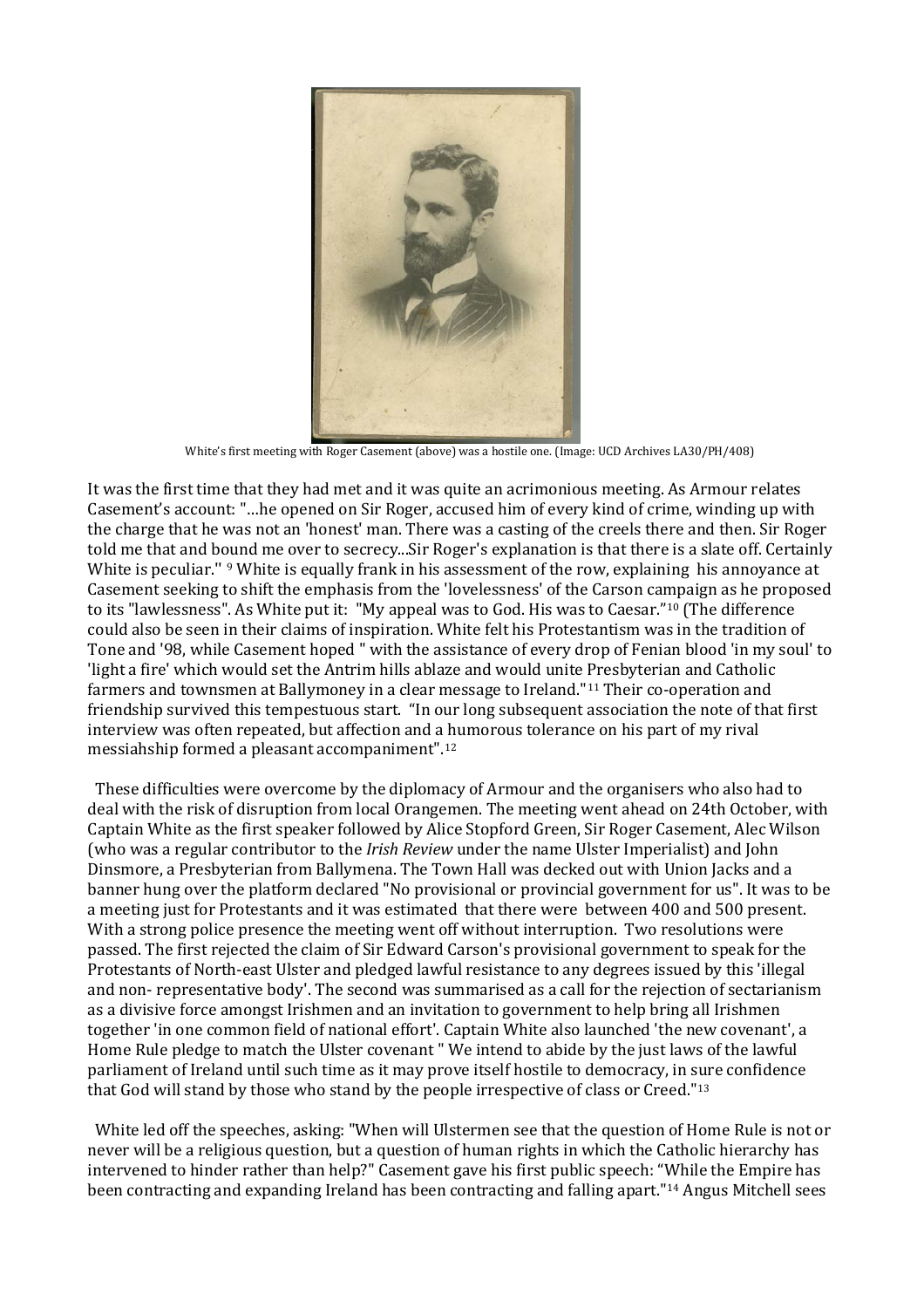here in the first speeches of these men significant future trends. The 'human rights ' argument u[sed](#page-18-14) for one of the first times, and Casement putting his view that it is imperialism that must be defeated.15

The meeting was to be, however, an isolated one. It received some press coverage and a pamphlet of the speeches was produced, but it was soon followed locally by much larger pro-Carson meetings which helped support the London *Times* assessment that the Ballymoney meeting represented a "small pocket of dissident Protestants, the last survivors of the Old Liberals :"like the Cheshire cat..It has vanished till only its grin lingers furtively in a corner of Co. Antrim."[16](#page-18-15) (This assessment was rebutted by Casement in a letter to the paper).

But the meeting did have an impact on its speakers. Casement received a number of compliments including one from Erskine Childers heralding his own move to a more active role. White received an invitation to speak in Dublin at the Literary and Historical Society which was also addressed by John Dillon MP and Professor Tom Kettle. White said in his speech that there was a responsibility on Catholic politicians to assuage the fears of the Ulster unionists that a Home Rule state would be contr[olle](#page-18-16)d by the Catholic Church, asking: " cannot a supreme effort be made to set their fears at rest?". 17 He didn't feel that he got unqualified approval from his audience for his sentiments and was rhetorically ridiculed by Tom Kettle.

Dublin at the time of this meeting was in the midst of the acrimony of the Lockout and a couple of days later there was a major controversy when Catholic clergy intervened to prevent children of striking workers being brought to England. The demonstrations at the docks were portrayed as the church intervening against the strikers and it stirred White to become involved in the campaign. He offered to speak at one of James Connolly's meetings at Beresford Place and also discussed the background to the dispute with AE whose newspaper article had impressed him. He spoke on a platform with Connolly and the American trade-unionist Bill Haywood. On 1st November George Russell (AE ) shared a platform with James Connolly, Delia Larkin, Sylvia Pankhurst and G B Shaw, in the Albert Hall at a meeting to protest against the jailing of James Larkin, where Shaw echoed the growing sentiment that some type of defence force was needed: " If you put a policeman on the footing of a mad dog, it can only end in one way, and that is that all respectable men will have to arm themselves. I suggest you should arm yourselves with something which should put a decisive stop to the proceedings of the police". [18](#page-18-17) 



The text of the speech made by George Russell at the Royal Albert Hall on 1 November 1913. At this meeting , George Bernard Shaw offered support for the idea of a defence force for Irish workers. (Image: National Library of Ireland, Ir 300 p107)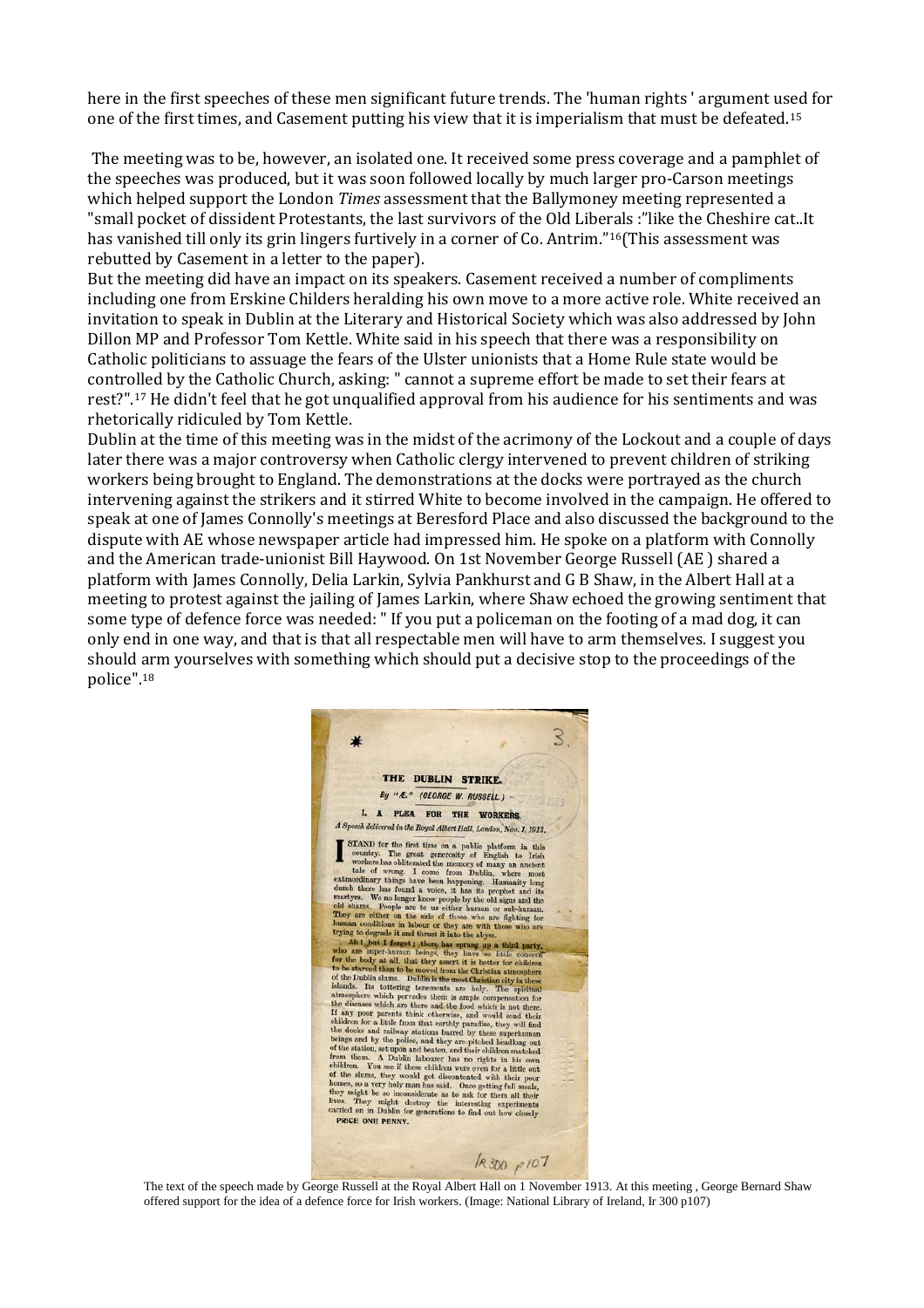In Dublin White joined the Peace Committee at the time chaired by Tom Kettle and including Padraic Colum, Francis Sheehy Skeffington ,Joseph Plunkett, Rev Robin Gwynn of TCD and David Houston, the publisher of the *Irish Review*. At his first meeting in the Mansion House on the 11th of November according to White's account Kettle arrived late and worst for wear ('clutching in on[e h](#page-18-18)and a bunch of carnations and another a bag of oysters') and White was elected chair to replace him.19 The committee however was to be wound down and those interested reconstituted as the Civic League. It seems to have been at this meeting in the Mansion House that White proposed a motion to begin drilling the workers. Padraig Colum recounts his recollection in his biography of Arthur Griffith: "Captain White with his military carriage had bright blue eyes that danced in his moments of elation or exaltation, giving him a curiously elfin look. That he could reach those moments and reveal them made him, a man of action remarkable. His proposal as he stood erect, his blue eyes glancing and flashing was this: he would donate fifty pounds to the workers clause with the exclusive object of buying the men shoes. Men could not march in the broken ill fitting shoes of the Dublin workers, and if they could not march they could not be drilled. His proposal was to drill the locked-out men so as to form a Citizen Army that would be able to protect their right as citizens. The proposal was received with excitement by a committee that had not been able to make any positive move."[20](#page-18-19)

 The meeting was forced to adjourn from the Mansion House by the Lord Mayor who was to continue with his own Peace delegates. They adjourned to Robin Gwynn's rooms at No. 40 Trinity College were the first formal meeting of the committee was to be held on the following day. It was announced by Francis Sheehy Skeffington the Dublin Correspondent of the *Daily Herald*: "The Dublin Industrial Peace committee formally dissolved last night having satisfied itself that the obstinate refusal of the employers to meet local men is the sole obstacle to peace.... A new committee has been formed which will speak openly and voice the opinion of independent minded citizens without the restrictions which the defunct Peace committee imposed upon itself. The chairman of the new body is Captain White, son of Sir George White and leader of the new protestant Home Rule movement, its secretaries for the moment are Padraic Colum, poet and Francis Sheehy Skeffington.. The first aim of the committee will be to break down the barrier which the corrupt capital press interposes between the public and the truths".[21](#page-19-0)

At the meeting in Gwynn's room on the 12th the core group discussed future strategy and a propos[ed](#page-19-1) meeting to protest against the police action. ( Darrell Figgis seems to have been also at this meeting22) The motion to drill the workers was now formally taken and it was here that the Citizen Army began. Captain White gave over his cheque to provide boots and drill staves and it was accepted by David Houston who acted as treasurer. According to Gwynn who confirmed the meeting to R M Fox :"the title was not to suggest military action but merely to drill on military lines to keep unemployed men fit and self-respecting". [23](#page-19-2)(This analysis is supported by the involvement of the committed pacifist Francis Sheehy Skeefington from the start).

 White discussed the proposal with James Connolly who was in charge of the ITGWU as Jim Larkin was in jail. Connolly was enthusiastic. The following day (13th November) at a rally, celebrating the release of Jim Larkin and following a big march through the city, Connolly announced that he was going to talk sedition " the next time we are out for a march I want to be accompanied by four battalions of trained men. Why should we not drill and train our men in Dublin as they are in Ulster". He added that he [had](#page-19-3) competent officers ready to instruct and lead them and he could get arms when they wanted them. <sup>24</sup> Connolly was to re-iterate the drilling plans the following night before he left with Larkin for meetings in Manchester and London. The London meeting again saw AE, Shaw and Pankhurst on the platform.

 A few days later White was also to call for an Irish Volunteer movement. He did so at a meeting of the Trinity College Gaelic Society on the 18th November the day before a planned major meeting of the Civic League organised to campaign for a police inquiry. The Society paper given by its auditor Joseph Biggar was on the theme "A panacea for Irish life" and Arthur Griffith also spoke. In his contribution Captain White condemned the police action at the time of Larkin's arrest and invited those present to the following night's meeting:[25](#page-19-4) "If they wanted to complain with irresistible force they must prepare to control the police themselves. He asked them to lay the foundations of a great national movement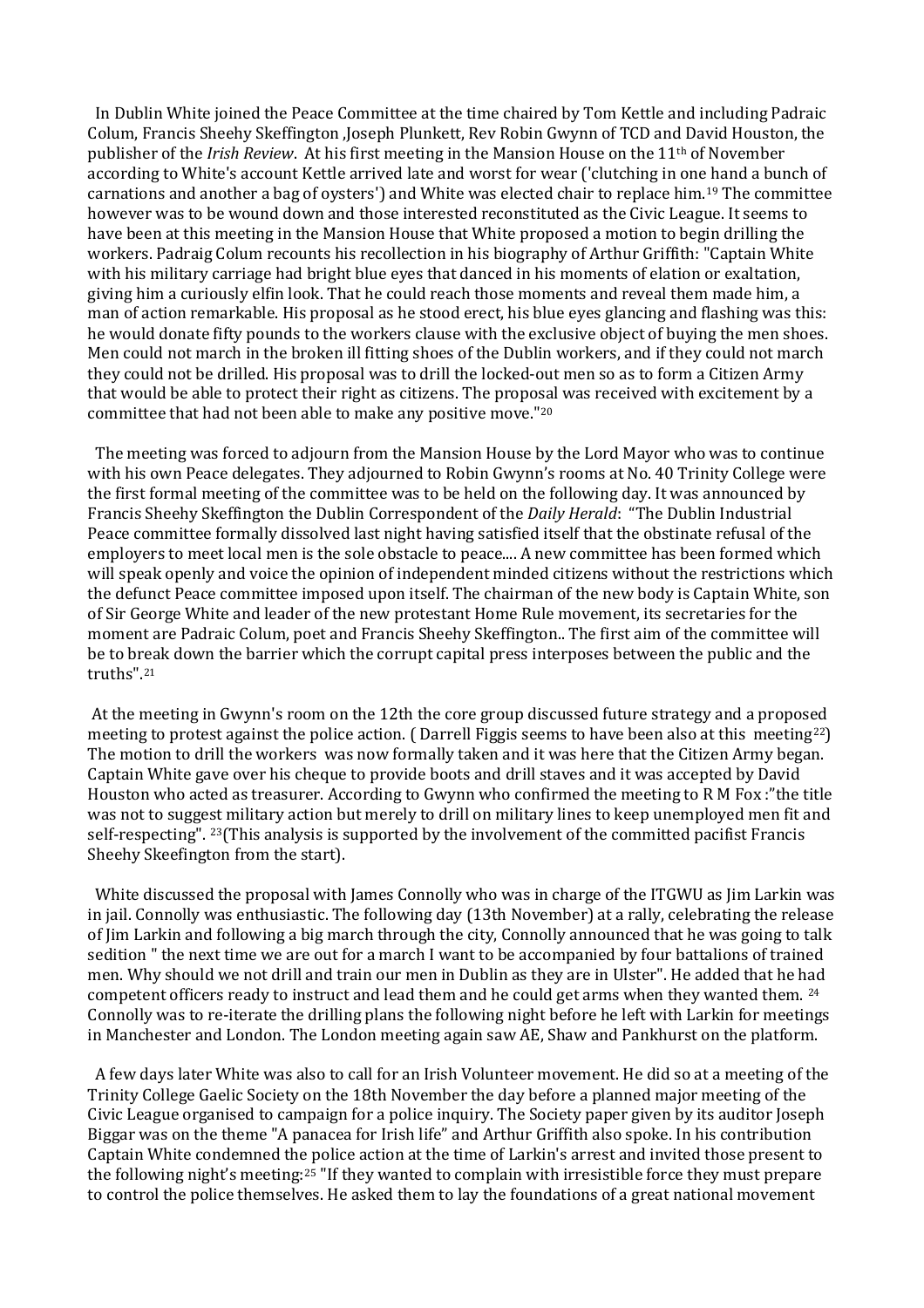for the creation of that order and discipline which they so sadly lacked by rising again the standard of the Irish Volunteers (applause)." [26](#page-19-5) He also suggested that the students might strike as a protest. Alarmed by reports of what was said the Provost of Trinity Dr Antony Traill banned Trinity students attending what he termed "Captain White's Home Rule meeting"the following evening. The ban caused uproar and was reported in the newspapers. (It was to be mirrored by Traill's successor as Provost banning a meeting involving P H Pearse a year later).



Meeting force with force: speaking to the Trinity College Gaelic Society in November 1913, Captain White condemned the behaviour of the police in the arrest of James Larkin and call for a national movement to create order and discipline. (Image: Bureau of Military History, Military Archives)

 The reference to the Volunteers in White's speech to the Gaelic Society was made as far as can be seen without co-ordination with the efforts then underway to establish an Irish Volunteer force. However the prospects of this were now being discussed openly and the first published report of a proposal was in the *Freemans Journal* of the 17th which said a committee had been formed including Eoin Mac Neill and Lawrence Kettle. The first planning meeting, organised by Eoin Mac Neill, The O'Rahilly and Bulmer Hobson (who didn't attend) had taken place in Wynn's Hotel on 11th of November. After some further preliminary meetings the proposed inaugural public event was to take place on the 25th.

 Sir Roger Casement had yet to be formally invited to support the Volunteers but seems to have consulted with White about his intentions. Captain White replied on 19th. In this it is clear that the proposal for the Citizen army and Volunteer force were complimentary proposals. He says he has already offered his services to Liberty Hall to drill the strikers "as I believed and believe that that is the only practical way of commencing a national drill campaign." But this was just a beginning: "I need not tell you that my aim is to link the Labour and National Causes as soon as they can be linked"[27.](#page-19-6) This purpose is furthered by a interview White gave to the *Daily Chronicle* the following day which was reported under the headline "National Volunteers the new protective force " in the Irish Independent. "Soon says the correspondent of the *Daily Chronicle* we shall see the formation of an Irish Volunteer movement which will have as it object the organisation of a citizen force ready to uphold the authority of the Crown and Government in Ireland...The two leaders are Sir Roger Casement and Captain James Robert White. It is Capt. White's intention to start with the men of strike in Dublin. They have leisure at the present moment and will be quite ready to respond to his call. But they will only form a nucleus. There are thousands of men in all parts of Ireland who will be only too ready to come forward to enroll themselves in the ranks of the National Volunteers, not for any aggressive purpose but merely as a protective measure"[28](#page-19-7).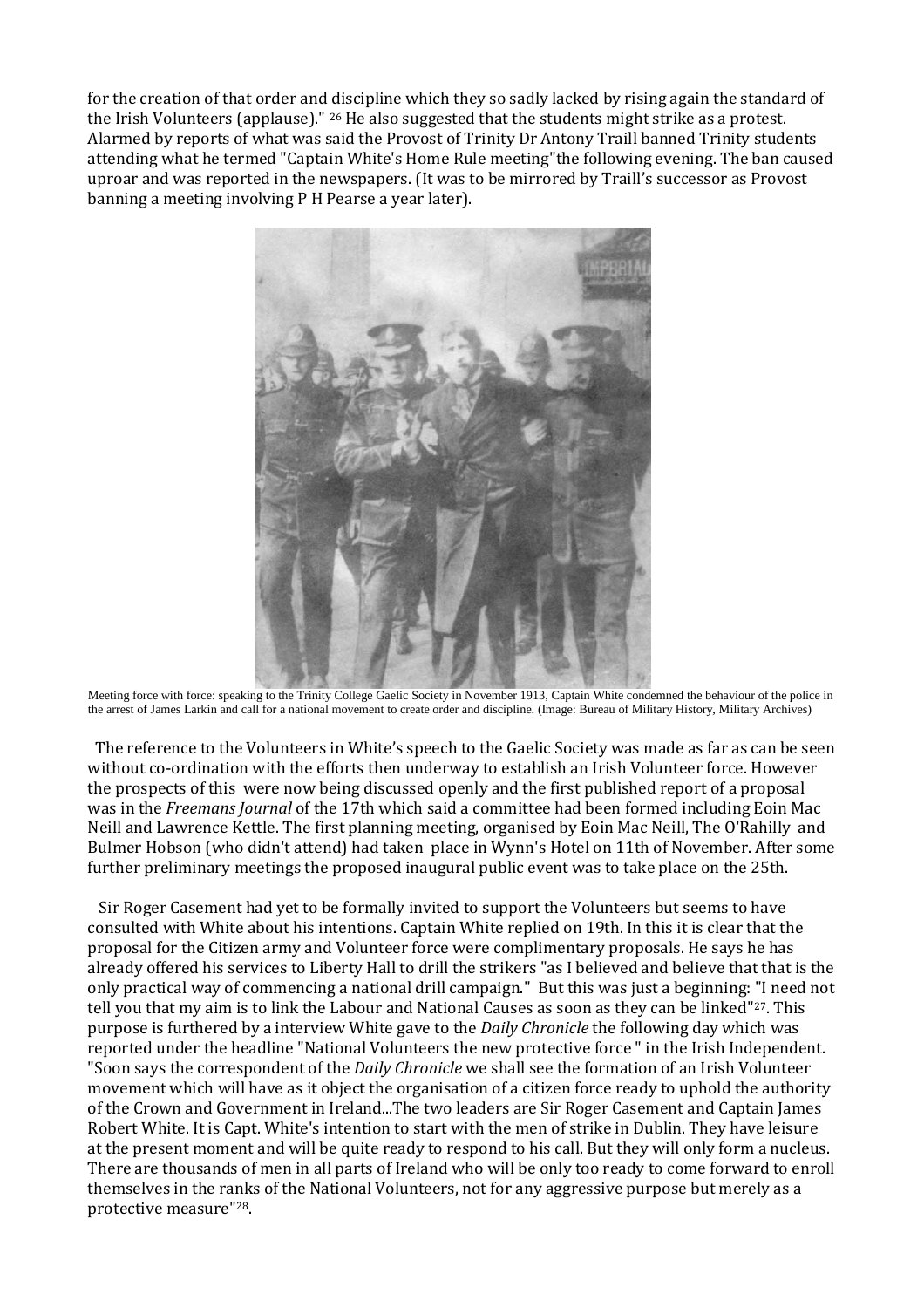Attached to White's letter Sir Roger Casement had written the text of the telegram of support he sent on to White with instructions it be read out at the meeting (which it was):" Strongly approve proposal to drill and discipline workers as a healthy national movement which I will aid as far as I can as I will also aid and advance another move to drill and discipline Irish National Volunteers as a healthy national movement over the whole of Ireland". Another interesting aspect of this correspondence is the reference White makes to a "hitch'' he had with James Connolly when he suggested that before commencing ' there should make a public statement prior to beginning drill of impartiality with as between combatants in the industrial dispute". Connolly reacted angrily to his rationale and after an intervention by Delia Larkin the hitch was overcome. However this passage does led some credence to the claim by William Martin Murphy at the 1916 Inquiry that Captain White has come to him with the suggestion that the drilling of workers was a way of bringing an end to Industrial Dispute :"he said (drilling) would raise their moral tone and they would no longer be guilty of outrages "[29](#page-19-8) If it happened it would not be the first example in this period of White acting unilaterally.

Meanwhile, the workers drilling activity was now officially an Army. On the 18th November in a speech which was reported under the headline "A Citizen Army, Question of a General Strike" Connolly made public the proposal: "he said he had already referred to the enrolment of a citizen army under the Transport Workers Union. Every man who handed in his name would be enrolled for drilling and training under capable officers (cheers for Captain White) Yes, said Mr Connolly, Captain White is prepared to lead you, to drill you... Captain White is you know a heroic soldier, the son of the defender of Ladysmith and a man who has distinguished himself in the field....any man who means in future to become a member of the Transport Workers union must be prepared to enroll himself in our citizen army, so that we will not leave the whole of that work to the Ancient Order of Hibernians or the Orangemen who I hear have ordered a supply of rifles. "[30](#page-19-9)



Liberty Hall, the headquarters of the ITGWU. On November 18<sup>th</sup>, 1913, James Connolly announced plans for "the enrolment of a citizen army under the Transport Workers Union" (Image: National Library of Ireland, Ke 202)

 The Civic League meeting took place in the Ancient Concert rooms on the 19th November. A group of 150 students marched to the meeting in conflict with the Trinity ban singing " Oh, oh, Antonio'' as a challenge to Provost Antony Traill. (The students' rebellion had it limits however as they announced to the meeting that they had to return before the gates shut at 9!). The meeting was addressed by Captain White who began by saying that he didn't know what had led Dr Traill from the wrong track but went on to deal directly with the drilling proposal according to the Freeman's Journal report : "Threats were no part of the armament of strong men but the time might come, and come soon, when he would come to them and say if they were dallied with any longer- the speaker made a long pause- "we will take the law into our own hands." [31.](#page-19-10)James Connolly, Countess Markieviez, Conal O'Riordain, Miss Harrison,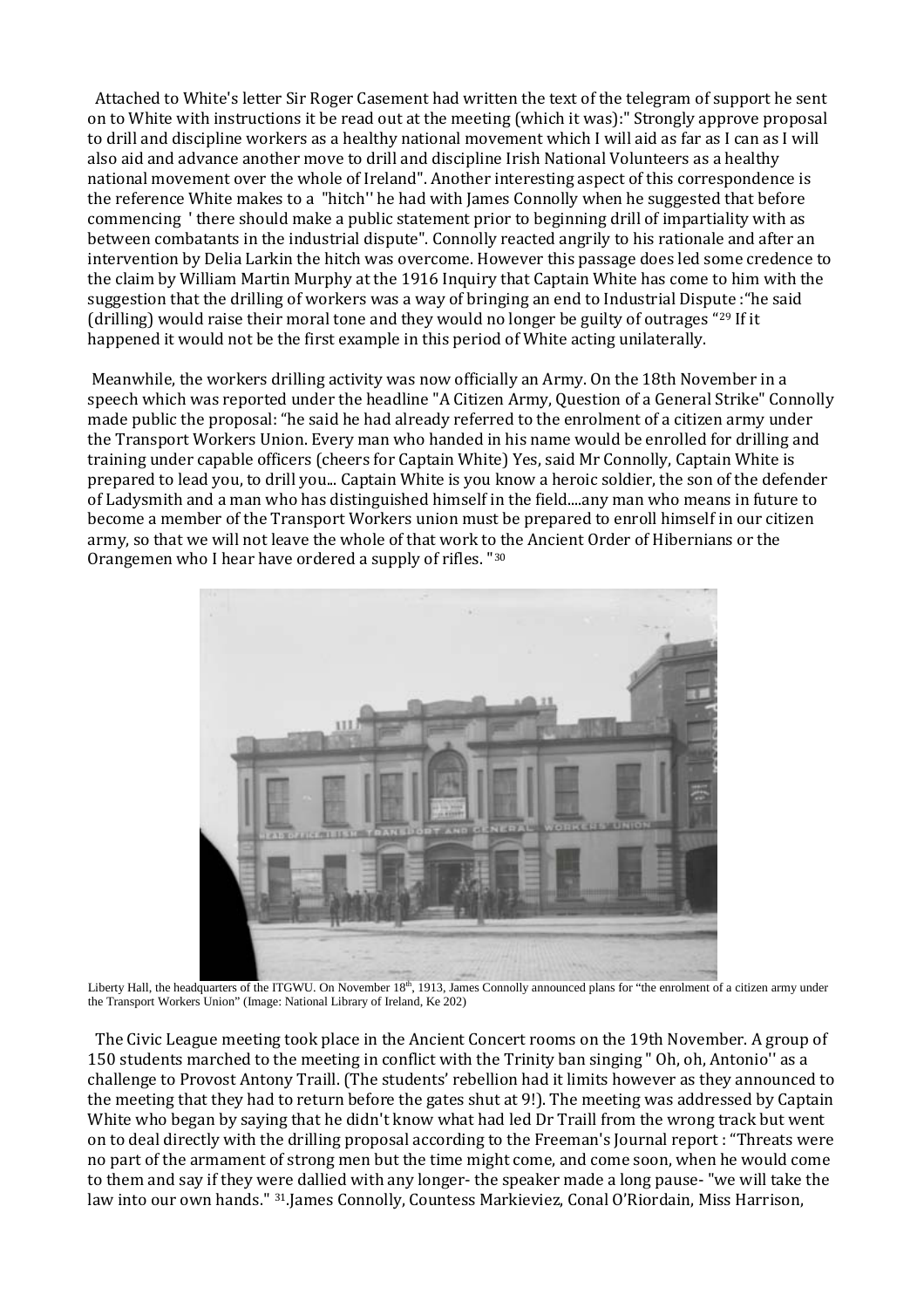Darrell Figgis, Francis Sheehy Skeffington and Rev. Gwynn also spoke. Connolly said he supported White's drilling proposal as it was necessary to drill so as to acquire power to act together. They did not propose to use this drilling to 'take the C[as](#page-19-11)tle and annex the bank 'but they believed that men drilled would be better respected by others. 32



The Irish Citizen Army being drilled in Croydon Park. These images were published in An Claidheamh Solas, 14 February 1914

The first mobilisation of the Citizen Army was that weekend. It included a march from Croydon Park in Fairview, where the drilling was to take place, back to Liberty Hall. Captain White claims there were between five and ten thousand at the first meeting, these he somehow got to march in formation but when it came to formally register the following day only about 15 turned up. It is perhaps this initial meeting that is somewhat romantically described by Sean O'Casey in his short history of the Citizen Army : "and once again the cheers rang out as the tall athletic figure of Captain White appeared...Captain White told them the work would commence immediately. He told them to attend the very next day at Croydon Park Fairview where they would be marshaled, divided into battalions, subdivided into companies and put through the elementary stage of military training." The Irish Citizen Army would fight for Labour and for Ireland" He asked all those who intended to second their efforts by joining the army and training themselves for the fight for social liberty to hold up their hands. Almost every hand was silhouetted out against the darkening sky and a long deafening cheer proclaimed the birth of the citizen army. It was certainly inspiring to watch the stalwart workers marching in column of company formation from Croydon Park back to Liberty Hall under the command of the indefatigable Captain White.["33](#page-19-12)

Though O'Casey maybe merging events( he has Larkin at this meeting so it could be a week later)the movement was gaining momentum and on 24th November Francis Sheehy Skeffington had witnessed large numbers signing up and two companies formed. There was no doubt either that White was enthusiastic about the potential of the workers. He wrote to his mother on the 29th '" the realisation of a better state of society demands in the first instance a very high state of discipline among themselves. With it I firmly believe they can make life a richer thing, not only for their own class but for ours. Larkin and Connolly, for all the excrescences of their platform speeches are men of ideals and ability." In the same letter he recounts an encounter with Edward Carson: "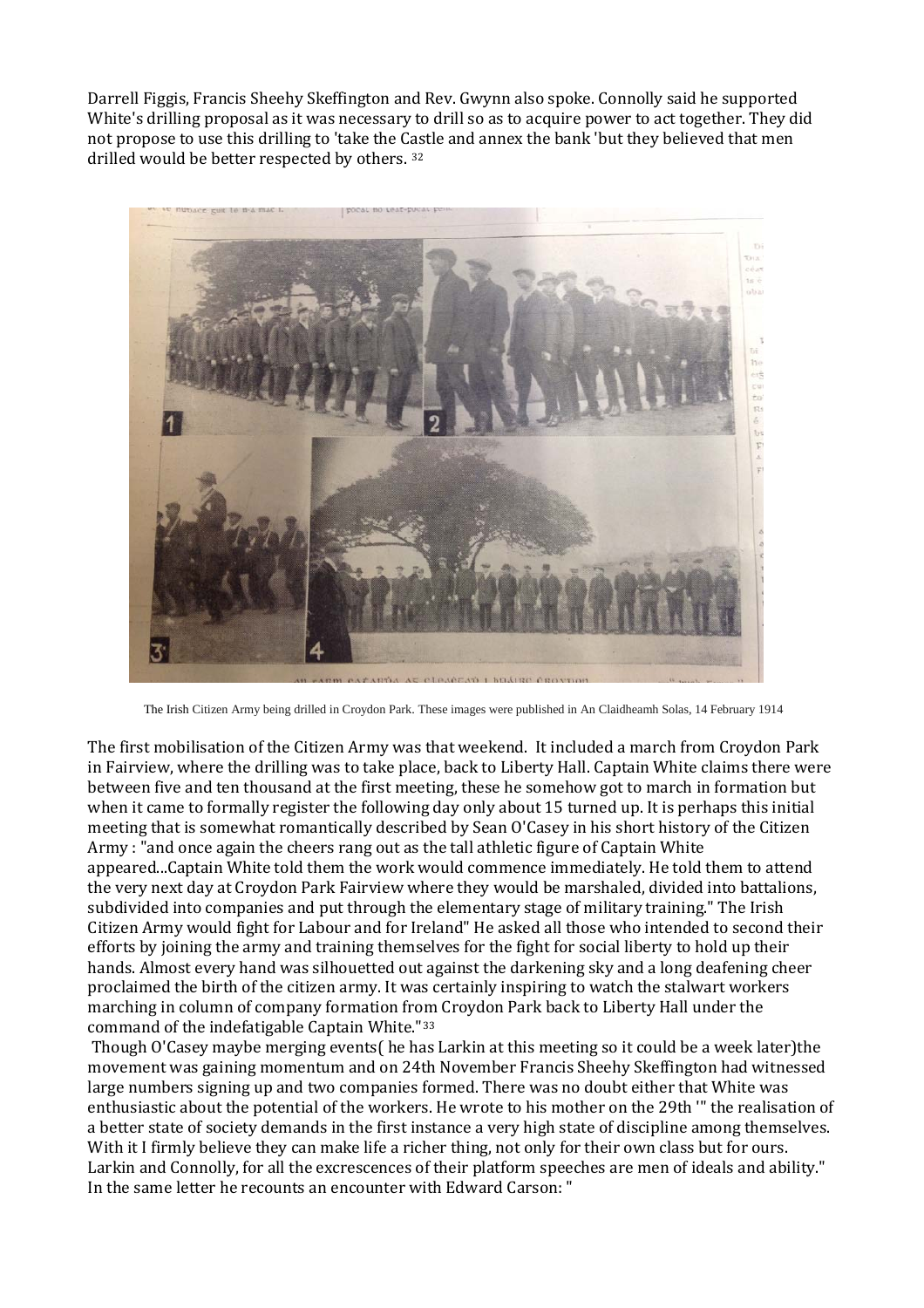I met Ronald McNeill in Grafton Street walking with Carson. He introduced me to Carson as 'the redoubtable Captain White' Carson said ' Oh I know he's always abusing me' to which I replied I haven't abused you for two months." Carson wasn't gushing and I was not favorably impressed by him." [34](#page-19-13)

 That week also saw the inaugural meeting of the Irish Volunteers. Following the first planning meeting in Wynn's hotel a number of other meetings were held to build wide support for the proposal. A note in the *Freeman's Journal* of 17th November put the context firmly as a reaction to the Ulster Volunteers and Eoin MacNeill's article. It was followed by the formal notice of the Rotunda meeting in the Journal of 21st November and a circular in the names of MacNeill and Lawrence Kettle outlined the proposal for the Volunteers.[35](#page-19-14)

 In London Roger Casement had heard he was to be invited to attend but was not impressed by the ideas as portrayed in the circular. He knew MacNeill from the Gaelic League and felt an affinity with him as they shared Antrim roots. (another link with White]. Casement wrote to MacNeill on 24th November : " I do not see how I could join so loosely a movement. I may be better therefore for me to confine my help, such as it is, and it can only at best be slight, to the purely civic force Captain White is seeking to organise in Dublin".[36](#page-19-15)

 Meanwhile in Dublin MacNeill was concerned that the meeting would be disrupted by men from "Liberty Hall' and contacted Padraig Pearse and Captain White to see if they could use their influence with Liberty Hall to prevent it. Pearse showed no interest and MacNeill suggested to White that he should bring a group of his best men from Liberty Hall along to prevent disorder. The meeting on the 25th was chaired by MacNeill and featured Lawrence Kettle, P H Pearse, trade unionist Peader Macken, GAA representative Luke O'Toole and Michael Davitt ( a student leader and son of the Land League founder).It was so full (over 7,000 in the main hall) that overflow meetings were also held. It was also boisterous as a large number of " Larkinites" were inside and outside the Rotunda ice rink. They chanted and sang Larkinite songs and when Lawrence Kettle tried to read the Volunteer Manifesto he was drowned out by heckling (due to his alleged anti-union past). Order was only restored when Captain White arrived and was ushered onto the platform party.[37](#page-19-16) As Aine Ceannt, who was on the specially arranged ( and segregated) women's platform, related in her Bureau of Military History Witness Statement " his father happened to be involved with a dispute with his workers and some of the audience objected to Mr Kettle. A few shots were fired, but there really was no panic and Captain White went to the platform and addressed the meeting".[38](#page-19-17)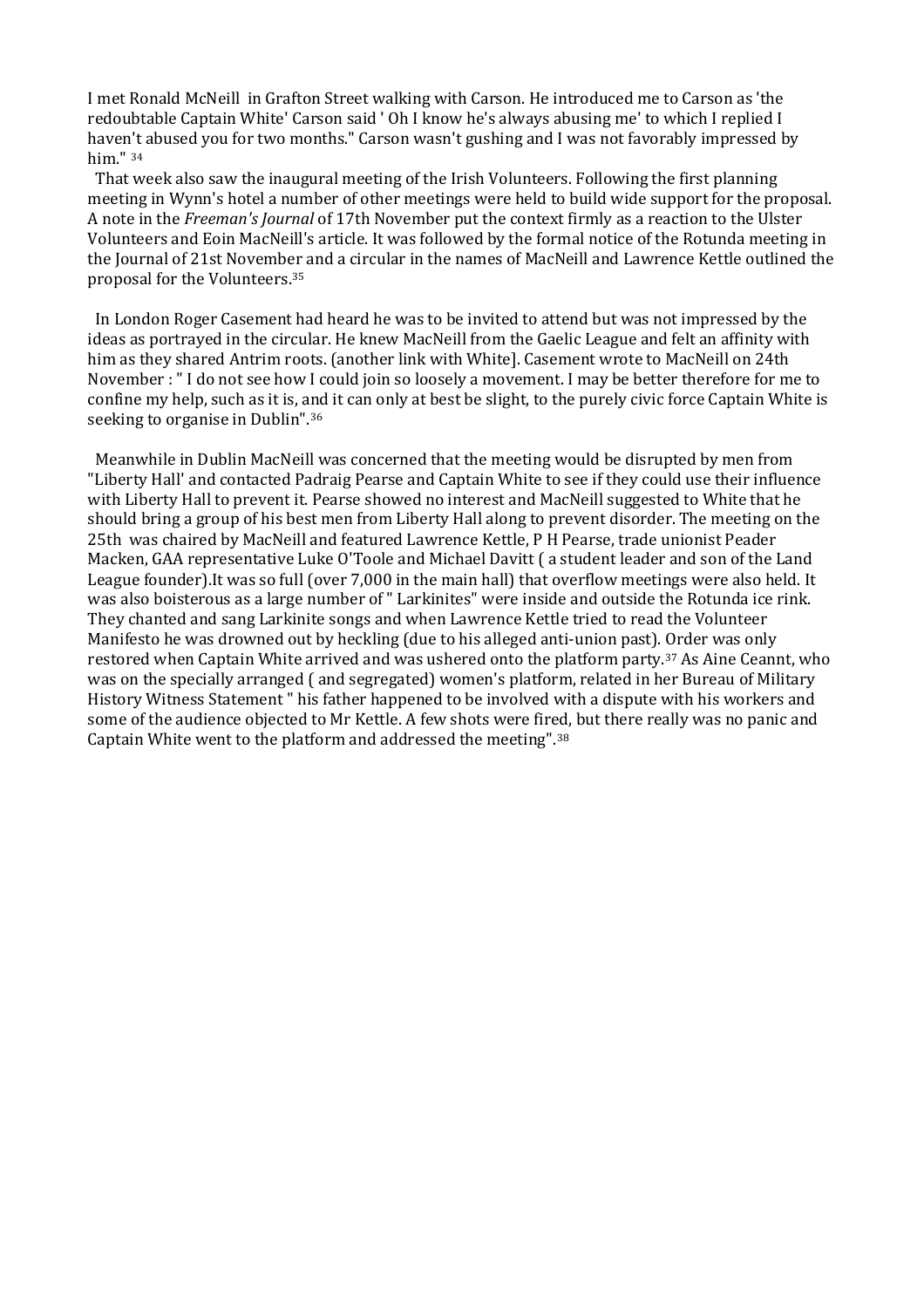

A poster announcing the public meeting at which the Irish Volunteers would be formed" (Image: South Dublin Libraries)

 Although the newspaper accounts do not mention shots they do credit White with calming the situation. The demonstrators moved on to a meeting at Beresford place where they were addressed by Connolly. Eoin Mac Neill writing to Casement that evening stressed that the action of the demonstrators backfired: "The strikers demonstration was a sad blunder.. if the leaders do not repudiate their actions tonight their cause will be in a bad way here." He is keen to stress his cordial relations with Captain White though not referring to his intervention at the meeting. "Captain White has been twice with me and we have had long talks. I think we are pretty much agreed. In my opinion a sectorial volunteer organisation among the workers on strike would lead to nothing permanent. The Labour movement has as many cross currents as British Politics." [39](#page-19-18)He writes on 27th to Casement that he has told White that he cannot 'hold hands' with him at present " but have written to him to say that if the labour talks in Dublin reaches a settlement I trust the men he has been training will be a valuable asset to the volunteers organised on a national basis'.[40](#page-19-19)

The tension between the movements was to be a feature of their existence right up until the Rising and play a part in White's own history in both organisations. Drilling was now organised by White in Croydon Park on a regular basis and a telegram in the archives from December shows him booking Croydon Park [whi](#page-19-20)ch was a union resource with Mc Keowan in Liberty Hall. (see Telegram 8th December 191341 ) Nora Connolly O'Brien, daughter of James Connolly in her memoir describes some of the frustration White may have felt with his raw recruits:

"Captain White had suggested that the locked-our workers would be in a better position to meet the bludgeoning tactics of the police if they were a drilled and disciplined body- and out of that suggestion the Irish Citizen Army was born. And here were its members, marching now to the right, now to the left, at the command of Captain White. He was tireless in the work of drilling them, and the men responded as tirelessly. Once he stopped beside Daddy and he was in a rage. Some command he had given was misinterpreted, His hands were clenched and he was fairly gnashing his teeth. "Easy now, Captain," warned daddy. "Easy now. Remember they're volunteers."

And aren't they great?" said Captain White, forgetting his rage in his admiration of the men. Another order, and the men marched past, and at a given place were given broom handles to practise rifle drill.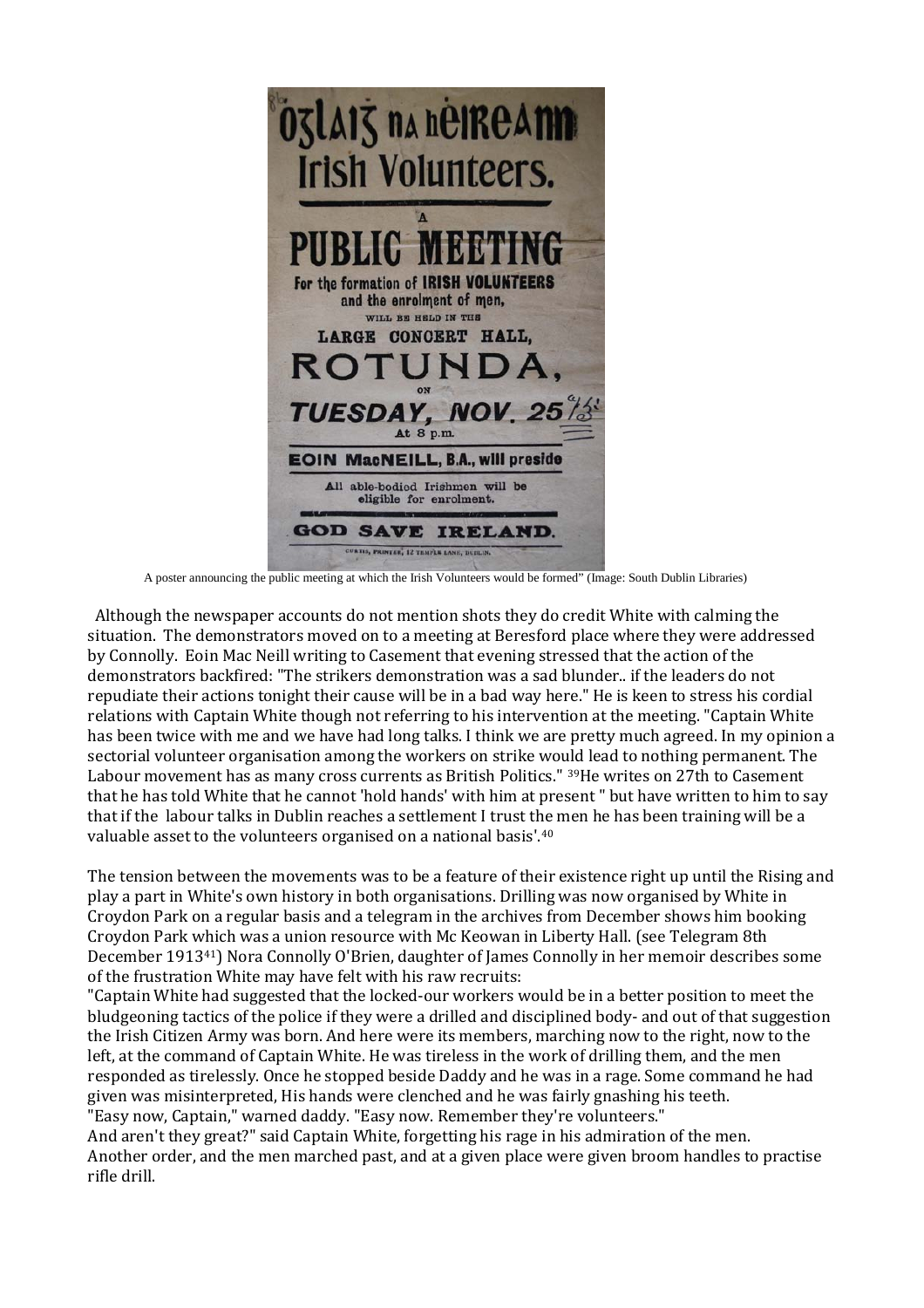Daddy and Nono watched it all. Every now and then they would glance at each other and share an understanding smile at an unspoken thought."[42](#page-19-21)

After the initial enthusiasm for the Citizen Army the attendance at drills tended to wax and wane and was also under pressure from the slow collapse of t[he](#page-19-22) strike. William O' Brien the Labour leader reports that in March 1914 it was down to fifty men.43 Many of the Army men were returning to work but tensions were still very high. Conditions in the city were very poor and White was involved in direct talks with Chief Secretary Birrell to access funds to relieve distress. There were tensions within the movement too and White once left a platform of a meeting in Sackville Street when he felt Larkin had 'unceremoniously disregarded' his feelings by saying: " Captain White was the son on Sir George White who defended the British flag at Ladysmith, the flag under which much disease and degradation had been experienced than anything else he ( Mr Larkin) knew of."[44](#page-19-23)

On 13th of March Captain White led an unemployment march from Liberty Hall to the Mansion House . There was a police baton charge on the march and scuffles. White who was armed initially with a shillelagh was disarmed, arrested and then while resisting being brought into custody stuck on the head (over three times according to the medical report)



Captain White (with bandaged head) and Francis Sheehy Skeffington driving from the Police Court having been released on bail after the altercation with the Police. (*Freemans Journal*, 16 March 1914)

 On the insistence of Countess Markievicz he got medical attention in jail and was released on bail posted by Sir Horace Plunkett and Prof. Houston. White was charged with assaulting a van driver, a police inspector, a police sergeant and two constables. At his arraignment hearing he arrived with his head heavily bandaged and accompanied by Francis Sheehy Skeffington. Skeffington who was to become for White the 'first martyr to Irish socialism, "for he linked Ireland not only with the little nations struggling for self expression but with the world's humanity struggling for a higher life" [45](#page-19-24)White was to make a number of public appearances both in Ireland and London with the bandage until his trial and appeal were concluded, over a month later, with an agreed settlement and an apology.

 During these weeks and following a proposal from Sean O'Casey to White, that a formal structure be put on the Army, a Constitution was prepared. The Constitution was adopted at a General Meeting of workers at Liberty Hall on March 22nd 1914, presided over by Jim Larkin. The provisional committee had Captain White as Chairman, Jim Larkin and Francis Sheehy Skeffington among the vice-chairs and Countess Markievicz as Honorary Treasurer. Moves were made to buy uniforms and an order made with Arnotts (White ordered fifty uniforms with dark green serge, the receipt is in the OBrien papers in the National Library) [46](#page-19-25). The initiative gave a new impetus to the movement and numbers increased.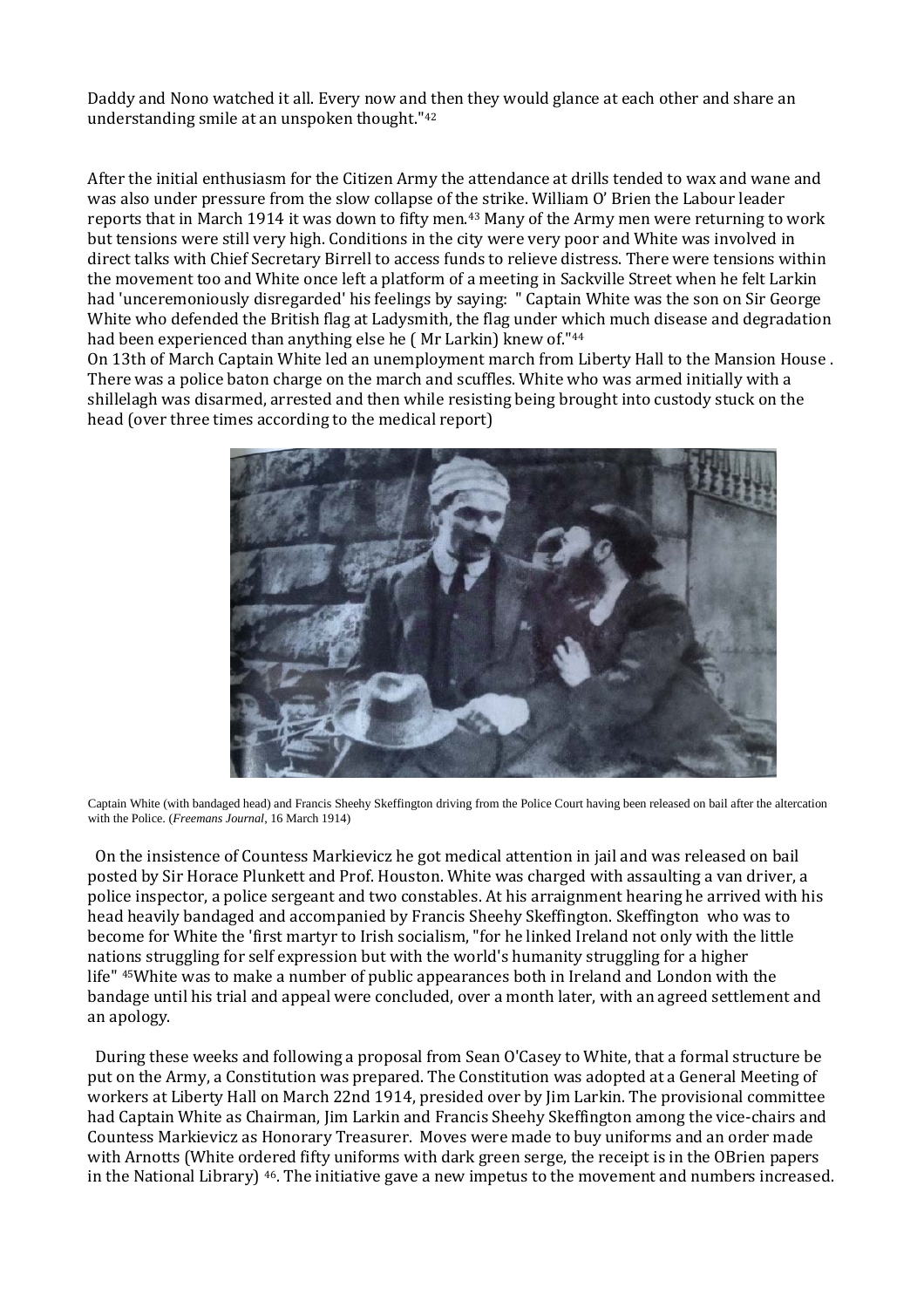White was now involved with Larkin attending recruiting meetings around the country, his car being a notable asset. He wrote to his mother on 16th of April following a meeting with Larkin in Bray: "The principle activity I am now engaged in is a plan to spread the Citizen Army. I think it will result in compelling the National Volunteers to cease from their suspicious aloofness and draw together the Middle Class and Labour National movements, if it cannot succeed as a Labour National Movement alone." [47](#page-19-26)That Bray meeting was held outside the Town Hall as the Volunteers were meeting inside. Around this time White apparently made a unilateral approach to Eoin Mac Neill to solve the conflict between the two organisations by proposing that two companies of the army could be offered to the Volunteers as long as they could remain an independent but affiliated body. The offer was evidently rejected by MacNeill because his organisation could have nothing to do with one that had been in conflict with the police, a reference to the Mansion House fracas. There had been great tension within the movement about any relationship with the Volunteers and suspicion of those like White and Countess Markievicz who were in favor of closer contacts. Larkin and Sean O'Casey were particularly vehement in their opposition with O'Casey later bringing a motion against the Countess which he lost (and which precipitated his own withdrawal). His opposition had been noticed by the IRB as evidenced by Tom Clarke's letter to John Devoy in May where he said. "Larkin's men have been making war on the Volunteers. I think it is largely inspired by disgruntled fellow named O'Casey. Liberty Hall is a negligible quantity here."[48](#page-19-27)

It was inevitable that White's unilateral action would cause difficulty and he was subject to more oversight by the Army committee and in particular by O'Casey. As he recounts: "I turned to Connolly saying" All you'll do will be to destroy my work,' and to O'Casey who was secretary of the committee saying ' And it's all your fault'. What I alleged to be his fault I forget. Then I marched out of the room a free man, to spread myself with the rapidly spreading Irish National Volunteers; say rather a swollenheaded yo[un](#page-19-28)g ass looking for limelight in a movement with which spiritually I had little or nothing in common" 49

News of White's resignation was reported in the *Irish Worker* of May 16th with the announcement that Larkin had taken over as Chairman (in which capacity he was to remain until October when James Connolly took over on Larkin's departure to the US). O'Casey had this assessment of their time working together: "White did not obtain the ready and affectionate co-operation his nature craved for. His efforts to understand the mysterious natures of working men were earnest and constant and were never fully appreciated by those amongst whom he spend his time and a good deal of his money....and those who sat with him and differed from him most, now wish to express their sincere affection for one who honestly and unselfishly endeavored to use his gifts, natural and acquired, to lift the workers to a higher plane of usefulness and comfort."[50](#page-19-29)

White was to regret his departure from the workers movement as he said later " I should have stuck with the Citizen Army, where I had the clear guidance of international revolutionary principle undercutting and outlasting the conflict of national interests that caused the Great War."[51](#page-19-30) But in the immediate aftermath of the break he became an organiser for the National Volunteers in the North together with Col. Maurice Moore. [52H](#page-19-31)e began in Derry where he commanded a brigade of men many of whom were old soldiers and where Casement visited him on a number of occasions. (While there he also proposed a training camp for officers for which he says Eamon de Valera had applied but abandoned it due to the power struggle in the Volunteer leadership with the arrival of Redmond's supporters into the enlarged movement). He describes the situation in Derry as being one where there was a constant fear of conflict with the Ulster Volunteers and attr[ib](#page-19-32)utes his obstinacy in the face of sectarianism as leading to his ousting from command and departure.53

 He moved to a command in East Tyrone where on paper he had up to ten thousand under him and where Darrel Figgis visited him to see the maneuvers. He was in Omagh for the outbreak of war and in his memoir includes a circular he sent on August 17th where he recommends the Volunteers should approach the Government to train them as a Home Defense unit and arm them once trained. The training camps were to be under the charge of the Volunteer officers but the military authorities were to have a representative present with control of the instructing staff. "The Military Authorities will not I expect jump at it; but I believe they will take it if given clearly to understand they won't get anything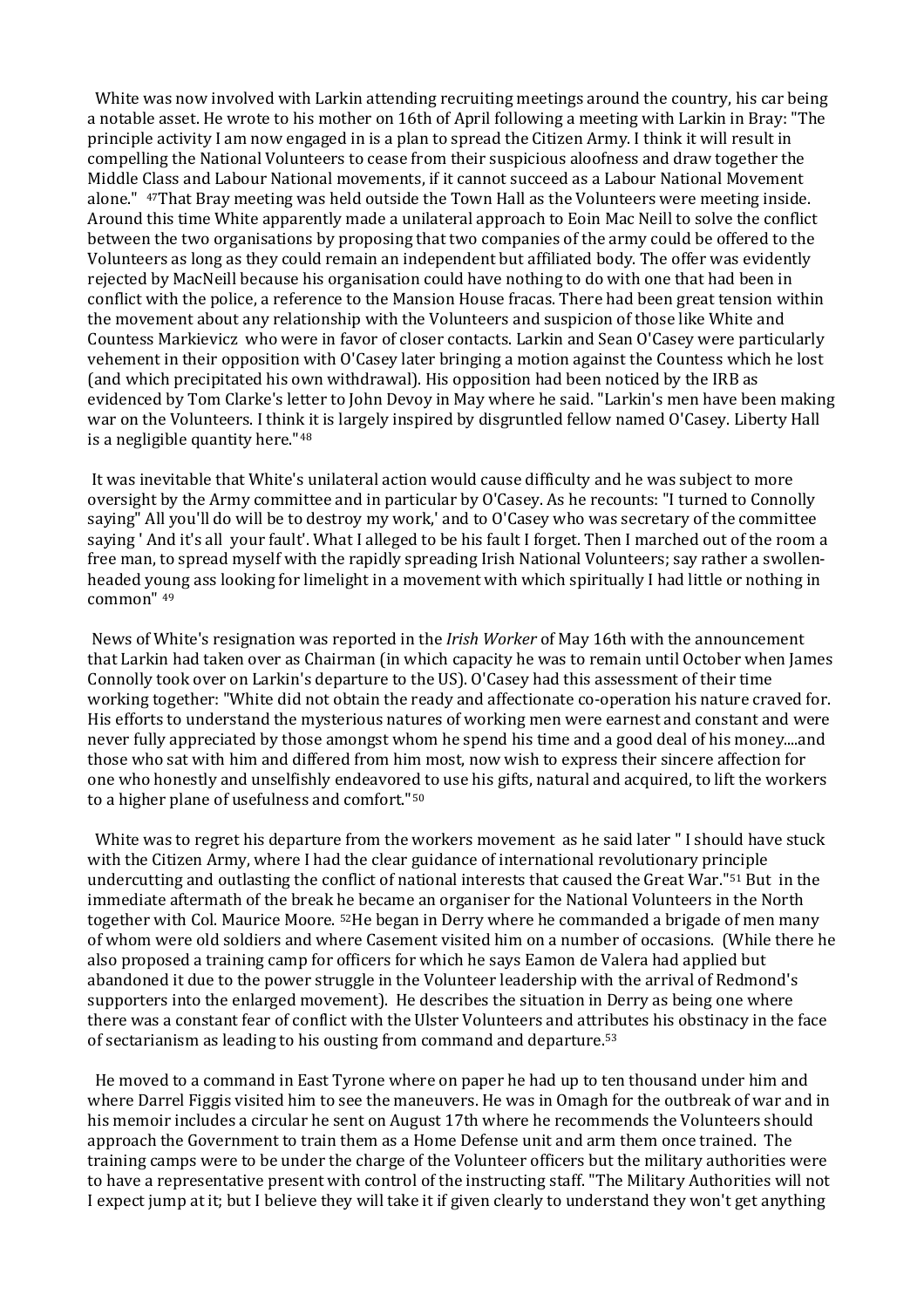else". White adds later: "I was profoundly misunderstood. I was taken to be recruiting for Britain where I was trying to use Britain to put Ireland in a position to enforce her own claims" [54H](#page-19-33)is proposal was also sent to Col. Maurice Moore, one of the national leaders of the Volunteers, and publicly discussed at a meeting in Dublin. According to White the opposition to it from Sinn Fein supporters lead to him losing his command in Tyrone.



John Redmond presents a flag to Irish National Volunteers in Maryborough, August 1914. White opposed Redmond's outright support for British recruitment when European war broke out the following month. (NLI: INDH12C)

In September White wrote a memorandum which he sent to Lord Kitchener and Sir Ian Hamilton who he knew and where friends with his family (and later to Lord Roberts). In it he takes issue with the blanket support for recruitment just given by Redmond at Woodenbridge, cautions the British army leaders that they must respect the integrity of the Irish Volunteer movement and recommends that key to this is to ensure that they are led by Irishmen. He warns of the dangers of not doing this. "It is not merely the failure or success of a recruiting campaign. It is a question of Ireland actively loyal or disloyal. There was a tremendous amount of enthusiasm and potential energy generated by the Irish Volunteers. This will not simply evaporate in the event of the failure of Redmond's campaign. It will turn into a more violently bitter anti-English feeling than ever before, The Irish Volunteers came into being to exert a force in support of Home Rule equal to or greater than Carson's force exerted against it. I think Redmond will find it hard to satisfy them with the Home Rule settlement as they realise that Carson will be in a stronger position than ever to nullify it at the end of the war. They may not exactly realise what Home Rule is going to do for them but the desire is a consuming passion. Unless by wise and generous handling they can be induced to advance toward the real attainment of Home Rule by service to the Empire, no consideration of its impossibility will, I believe, prevent them from trying to get it by the wildest means what they think they have been cheated of in the constitutional struggle. They are not wanting men who preach the most thorough-going treason, and there is practically no limit to the fantastic conceits which an Irish crowd can be got to pin its faith to, when its national pride and bitterness is played on. The men who trade in the bitterness of the past for the gratification of their own vanity can be silenced once and for all now by care and judgment. Once allow them to get a seeming modern instance of England's treachery, and r[ep](#page-19-34)ression of their propaganda or themselves would only face the flame of suspicion and discontent." 55

Kitchener replied that it was impossible to do what he was suggesting. Hamilton discussed the proposal that the Volunteers be mobilised as a territorial force with its own officers and no obligations beyond defense with Asquith and wrote back to White that Asquith took up " his favourite nonpossumus attitude, shook his head somewhat sadly, I thought, as he replied " Hors la loi" as if that ended it all, I suppose it does for a lawyer" [56.](#page-19-35) According to White Hamiliton told him that when Asquith discussed it with Kitchener later he was even more opposed " Kiltchener declared he would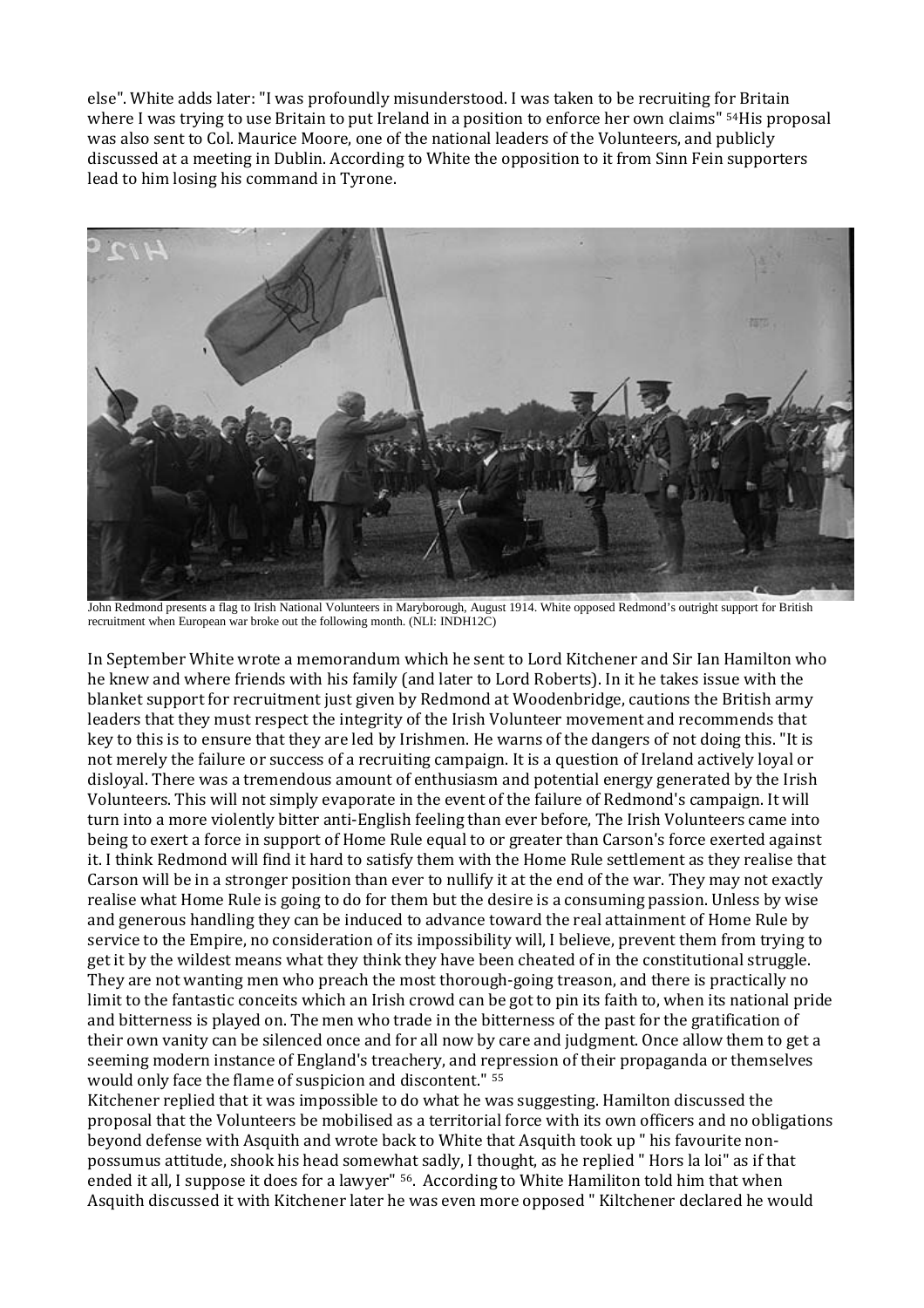not trust one single Irishman with a rifle in his hand one single yard and he made no exception for Redmond or anybody else. " [57](#page-19-36) White made a last effort by writing to Lord Roberts as Horace Plunkett had shown him his correspondence about the prospects of coming to Ireland for a recruitment campaign. However it was again rejected as Roberts wrote to Lady White: "I would have responded to his call to go to Ireland if I felt there was the slightest chance of his being able to do any good but from what I heard from everyone in Ireland of whom I knew enough to write to, I was satisfied it was a hopeless task to undertake, and I reluctantly gave it up. [58D](#page-19-37)espite the futility of these efforts it is notable that they were referred to in the newspaper death reports of Captain White in 1946.

Thus ended Captain Jack White's involvement with the Citizens Army and the Volunteers - but not his activism. He immediately left for France and adapting his own Ford two-seater with an Ambulance body went to work with an Australian Ambulance Unit and then later at Dunkirk where his wife Dollie joined him to work as a nurse. His experience close to the front line had a powerful impact. By 1916 he had abandoned these efforts, filled with loathing of the 'whole filthy mechanical slaughter'. [59](#page-19-38)His wife having long gone home he had an interlude in Paris where he stayed with Maud Gonne and spent time mingling with the Latin Quarter community. On hearing that James Connolly might be executed for his role in the Rising White agitated amongst miners in South Wales for a strike to protest for leniency. He was jailed in Swansea on May 24th and some weeks later moved to Pentonville Prison. <sup>[60](#page-19-39)</sup> He was put in the prison hospital and on the day after he arrived Roger Casement was hanged there in the adjacent yard. "The hospital authorities were very kind. They allowed me to exercise at will in the hospital compound. Ten yards the other side was Roger Casement['s](#page-19-40) grave. It was not the government's attention but Casement and I were reconciled, even united, at last.61



A young Jack White during his days serving with the British army (Courtesy of Dr Leo Keohane)

From then on there are just fleeting glimpses of White in the story of the new Ireland. He received an exclusion order from Ireland, from the Chief Secretary Henry Duke, on his release from Pentonville. In December 1916 he proposed to the Labour Leader Thomas Johnson a plan for he called "the full utilisation of Ireland's manpower" as a way of avoiding conscription and through the assistance of Stephan Gwynne MP met the Chief Secretary Duke to discuss the proposal. The plan was rejected and when White wrote to Johnson (and George Russell) to condemn the ' blind discourtesy' [sh](#page-19-41)own to the TUC, he also complained of their failure to assist in getting his exclusion order revoked.<sup>62</sup>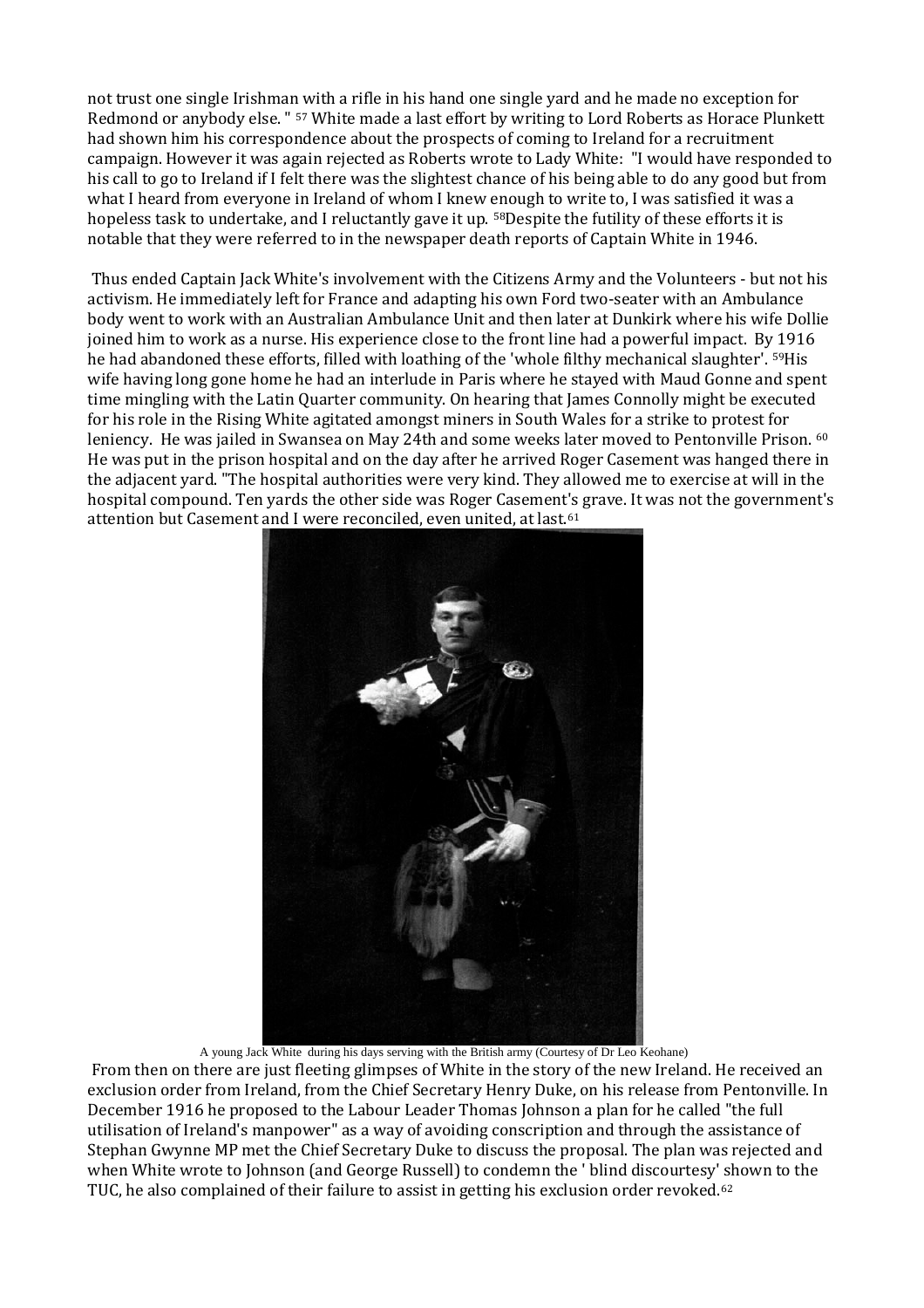White also made submissions to the Chief Secretary to try and improve the prison conditions of Countess Markieviez and he was part of the welcoming party on her release. He joined her and Eve Gore-Booth for strawberries and cream on the balcony of the House of Commons in a show of defiance reported in the press.[63](#page-19-42) In 1918 he published a pamphlet called *The Significance of Sinn Fein* which explained the rise of the party in the aftermath of the Rising: " the inborn race-inspiration of Ireland, which Labour represents, has got to be harmonized with the conclusions and demands of Labour. Failing that, Labour's eff[or](#page-19-43)ts will lack the subliminal elements of genius and Sinn Fein will be in danger of lapsing into hysteria".64

He offered to stand as a Labour candidate in the 1918 election, writing to William O'Brien and Thomas Johnson from Surrey on October 7<sup>th</sup> but his offer was rejected as "candidates must be and remain members in good standing of Labour organisations. and as I understand you are not a member of any such Union you could not be adopted as a Parliamentary candidate." [65](#page-19-44)

 Due to the exclusion order he was now living in England and mixing in literary circles. In late 1918 he met D H Lawrence in Bloomsbury and later travelled to stay with Lawrence and his wife Frieda. The visit was so memorable it became a chapter in Lawrence's novel *Aaron's Rod* where White is the character Jim Bricknell . Lawrence describes their first meeting:

"Jim Bricknell was a tall big fellow of thirty eight. He sat in a chair in front of the fire, some distance back, and stretched his long legs far in front of him. His chin too was sunk on his breast, his young forehead was bald and raised in odd wrinkles, he had a silent half-grin on his face, a little tipsy, a little satyr-like. His small moustache was reddish. Behind him a round table was covered with cigarettes, sweets and bottles. It was evident Jim Bricknell drank beer for choice. He wanted to get fat- that was his idea. But he couldn't bring it off, he was thin, not too thin, except to his own thinking...["66](#page-19-45) Then the Bricknell character arrives to stay with the couple in their cottage:

"(he) saw Jim's tall, rather elegant figure stalking down the station path. Jim had been an official in the regular army, and still spent hours with his tailor. But instead of being a soldier he was a sort of socialist and a red-hot revolutionary of a very ineffectual sort... Jim's work in town was merely nominal a[nd](#page-19-46) he spent his time wavering about, going to various meetings, philandering and weeping." 67



The front cover of Aaro's Rod by D H Lawrence [\(http://www.abebooks.co.uk\)](http://www.abebooks.co.uk/)

The chapter recounts an intense discussion between Bricknell and the couple over his approach to life and religion as inspired by his statement "I think the greatest joy is to sacrifice yourself to love". This belief in love as the life-force that brought unity to everything and often exhibited by strong physical (often sexual) impulses is similar to White's explanation of his major life decisions in *Misfit*. Sometimes these impulses inform his spiritual and political decisions, sometimes they lead to impulsive behavior and at times to sexual pursuit. The impulse is often so powerful he feels it as a stirring in his chest.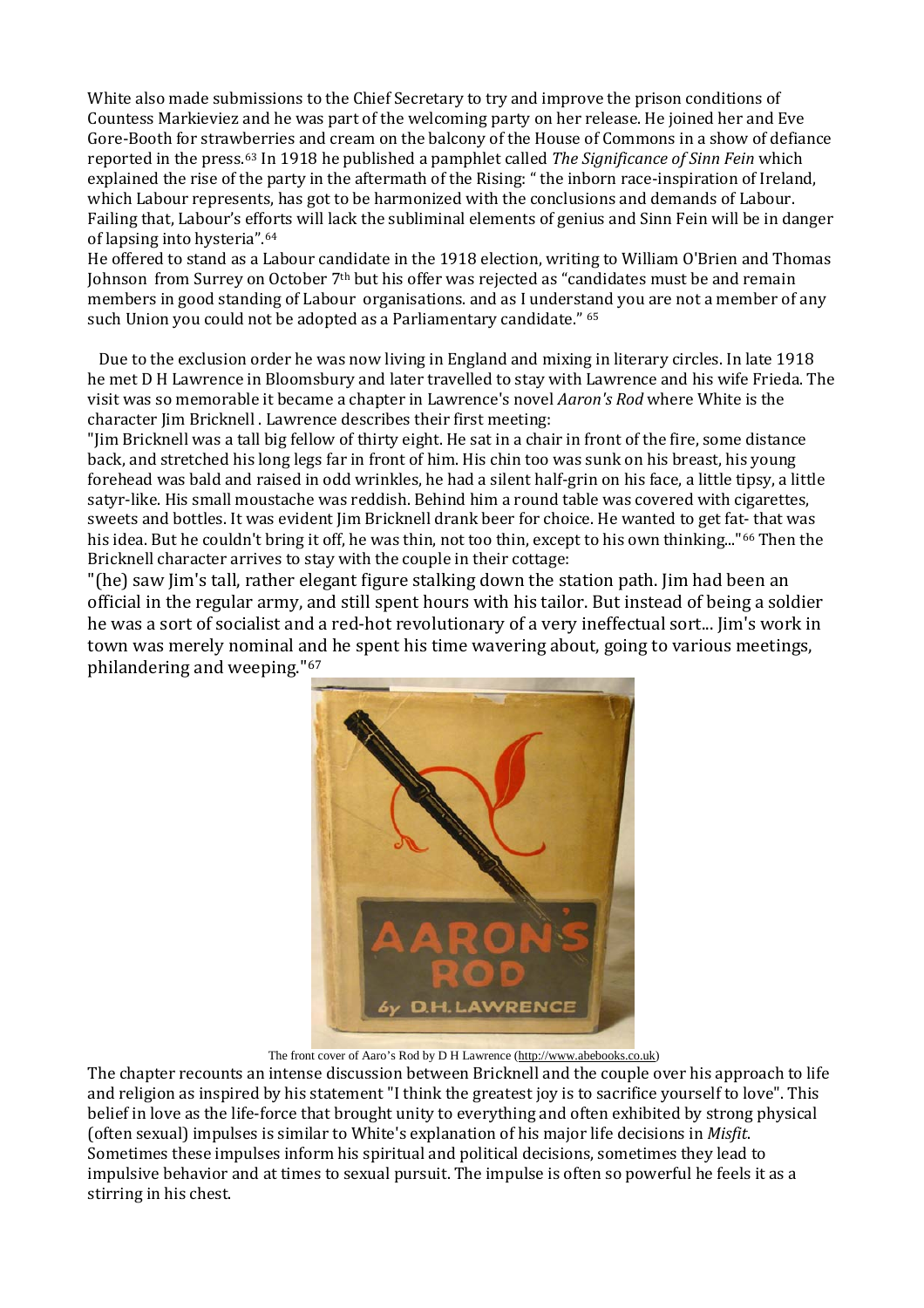In politics "The Irish problem was the sex problem writ large", Protestantism with male attributes, Catholicism with female ones and "Like the personal sex problem it was insoluble without a fundamental change in the relations of the partners".[68](#page-19-47)In his personal life too the sexual side is a constant theme leading to his intense courtship of his first wife Dollie, to his time in the free love commune. In 1916 having left the front line he recounts being healed by an affair on the left bank in Paris a[nd](#page-20-0) he is reported as having proposed the setting up of free love colonies in Ireland in the 1920's.69

But the love impulse is also what informs his Christian activism and this is what is challenged by Lawrence whose character attacks relentlessly the naivety of his proposition. The argument is ended when Bricknell punches the Lawrence character three times in the chest and winds him. That ends the discussion and despite the sympathy of the wife, they part never to meet again. The impulsiveness of the action and the intensity of the argument are characteristic of White's own self portrait. In *Misfit* he recounts hitting Dollie during an intense argument on religion. D. H. Lawrence called this chapter :" A Punch in the Wind". (It is believed that W[hi](#page-20-1)te is also in a novel by Mary Manning, *Mount Venus*, where his character is called Captain Cock-eye!) 70

The following decade saw him become more radical in his politics and influenced by the Russian Revolution. He continued to be involved in protests and was jailed twice in 1920 in Dublin, once in Edinburgh and in 1922 was again arrested in Dublin.[71](#page-20-2) This time he failed in a Habeas Corpus motion He was approached by the Donegal Republican Workers Council to run as a candidate in the 1923 election. Before he left he made a speech in the Mansion House in Dublin where he condemned the republican physical force movement as morally and politically unsound an[d s](#page-20-3)aid he wanted to run as a 'Christian communist'. The offer was refused by the time he got to Donegal. <sup>72</sup> He joined the Irish before the Chief Justice where Hugh Kennedy and John A. Costello represented the Sate. Workers League founded by Jim Larkin later that year and was a founder member with Roddy Connolly of the Communist Workers Party of Ireland in 1926. (In 1920 he had funded Connolly's t[rip](#page-20-4) to the Second World Congress of the Russian Communist Party, during which Connolly met Lenin).<sup>73</sup> White, together with Maud Gonne and Peader O'Donnell, launched the party's national unemployment movement in 1926 with the aim of having a united action against unemployment (Sean Lemass and Sean McEntee were to address subsequent meetings). During 1927 he featured in British Secret service files for his involvement with a paramilitary group called the Workers Defence Corps created to defend workers interests but suspected of providing links between the IRA and Moscow.[74](#page-20-5) White was served in 1931 with an exclusion order from Northern Ireland (other than Limavady where he could visit his daughter) following imprisonment for his role in street disturbances relating to the Workers Groups unemployment protests. In the disturbances he was charged with attacking the police with the cry of "Up the Reds. Up Moscow" but claimed to have been battened by six policemen. In an action reminiscent of a decade earlier Captain White paraded his wounds as proof of the assault and wore a blood stained bandage on his head as he stood in the dock at the Belfast Custody Court.[75](#page-20-6)

His autobiography *Misfit* was published in 1930 (and is said to have been proof-read by T.E. Lawrence - of Arabia). The original edition has two extra chapters from the 2005 reprint - one on his childhood and schooling and another on Sandhurst. In late 1993, he joined with Francis Sheehy Skeffington's son Owen on the founding committee of the Irish Secular Society which also included writers Denis Johnston and Mary Manning under the chairmanship of trade unionist John Swift. The society adopted a programme to end clerical management of schools, to end the exemption of churches from rates and taxes, to remove the ban on divorce, repeal the censorship of publications Act and to combat clerical influence in public and business life in promotion of sectarian interests. Following articles in the Irish Press and Irish Catholic which termed it anti-clerical and according to the later an " nefarious anti-God society" where " all the modern, hateful inhuman and unnatural practices are enthusiastically endorsed", it struggled to find places to meet and was wound down.[76](#page-20-7)

White organised an ex-servicemen branch of the Republican Congress in 1934 and worked with Peader O'Donnell and Frank Ryan .During the 1930s he was a committed opponent of Fascism writing on the twentieth anniversary of the execution of Roger Casement in a pamphlet called " *Where Casement would have stood today*" that:" He did not live to see, nor in his failure to analyse the essence of capitalism did he foresee, the horrid phenomenon of Fascism, trying to maintain the profits of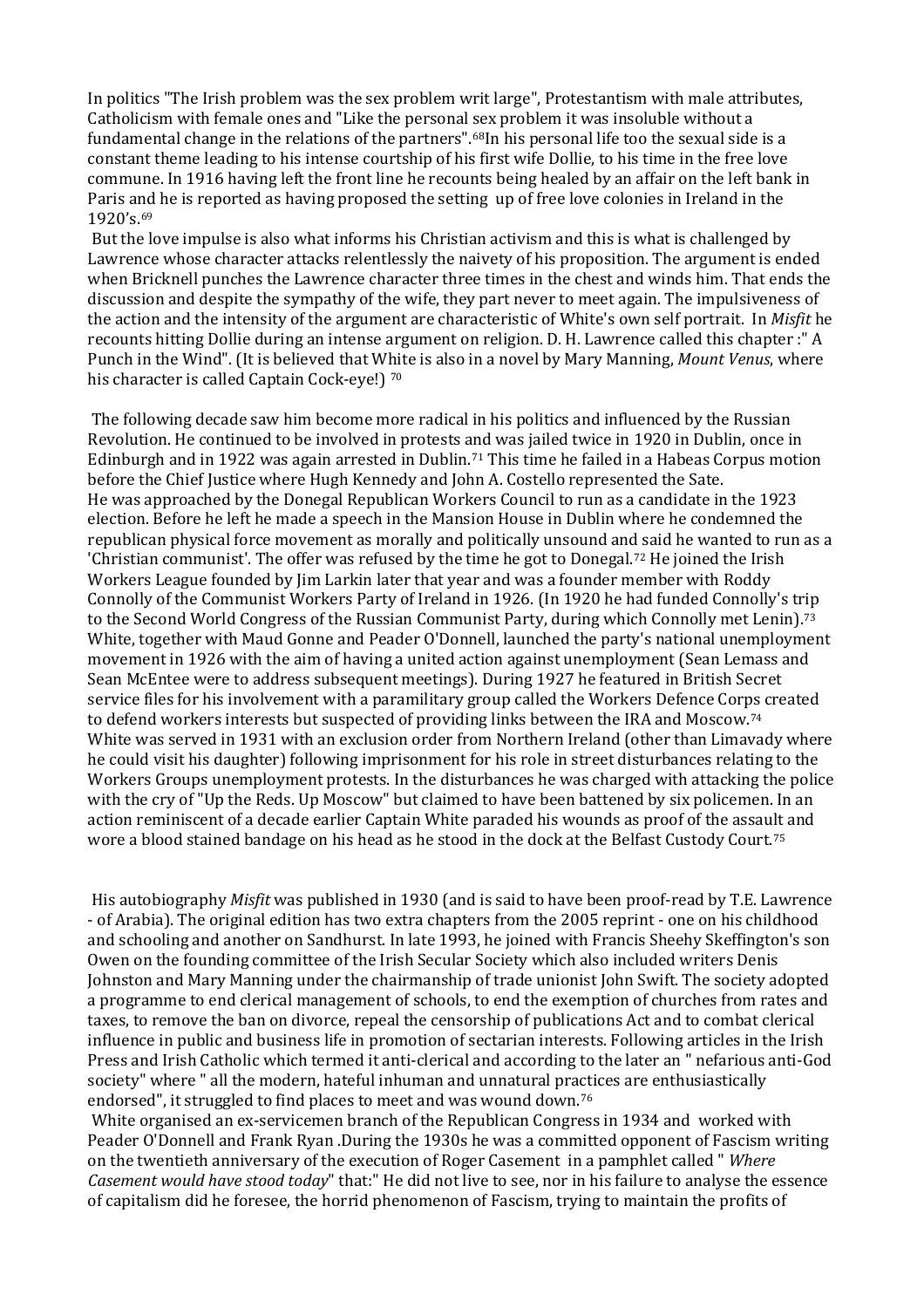Capitalism by crimes and cruelties as black as those which he exposed in the Congo, but extending over Europe, Asia and Africa. But there can be no shadow of doubt where Casement, who stood, though in separate compartments, for the freedom of oppressed nations and oppressed classes, would have stood against the Fascism that seeks the permanent enslavement of both" [77](#page-20-8)

Jack White travelled to Republican Spain and served as a Red Cross worker for a time during the Civil War there. He became disillusioned with the communist led brigades but was impressed by the anarchists and found in their philosophy something that cohered with his own. On his return to Britain he became involved in the anarchist movement with leaders such as Emma Goldman and he wrote a pamphlet called the Meaning of Anarchism which according to Fearghal McGarry argued that workers must fre[e th](#page-20-9)emselves through revolution by direct action and the substitution of 'free humanity' from the state.78 His new biographer Dr. Keohane sees how Anarchism would have appealed to him:" he had an approach from the start of his life which when examined through the prism of anarchism acquired a certain coherence. Although a superficial glance at his political views would suggest he was a very radical left winger who despite his idiosyncratic pacifism was not adverse to extreme agitation against the state, hindsight allows us to suggest that he had a perspective on the political struggle in Ireland which might have some relevance."[79](#page-20-10) Some of this activ[ism](#page-20-11) may have involved mirroring Casement in trying to assist in arming anarchists via Czechoslovakia.80

 $\frac{1}{6}$ in month " Earth 14 miles 3945200 atchall which  $\mathcal{L}$  $z<sub>0</sub>$ aut  $28$  $1.1\sqrt{2}$ rata excited in my up to as ud the. There right  $\mathcal{A}$ Evins  $\lambda$ of behale other realisation  $\mathcal{A}$ mala  $d_{\alpha}$  $461$ A selection of the correspondence between Captain White and T J McElligott in 1945, held by the National Library of Ireland (NLI 10,419)  $\widetilde{\mathcal{K}}$ 

 Jack White married again in 1937, Noreen Shanahan, from Dalkey, his second wife, was a Catholic as was his first (both committing mortal sins by their association with him, he liked to say, see letter to T J McElligott 21st April 1945).[81](#page-20-12) They were to have three sons and in 1938 following the lifting of the exclusion order he returned to live in the family home in Broughshane , which he had inherited in 1935 on his mother's death. He supported Ireland's neutrality in the war and together with the veteran of the Curragh Mutiny General Hugh Gough urged all-Ireland co-operation for a defense force for the island ( an "Irish People's army of Home Defence) [82](#page-20-13) His offer to serve in the Home Guard was refused by the Inspector General of the RUC because of his record. [83](#page-20-14) The war too brought some reflection by White on his achievement as a founder of the Citizen Army. Responding to the publication of R M Fox's history of the Army, White said that in founding what he called the 'first Red army of Europe' his aim was to achieve social justice without any shedding of blood, the principles it stood for had saved Ireland from conscription and enabled to make the 26 counties neutral and so: " If Ireland through the continuing creative potency of the Citizen Army seed, is destined to keep alive the fundamental opposition of Christianity and Socialism to all war, and help that seed to sprout, after two world wars, on Irish soil, I may end up by being proud."[84](#page-20-15)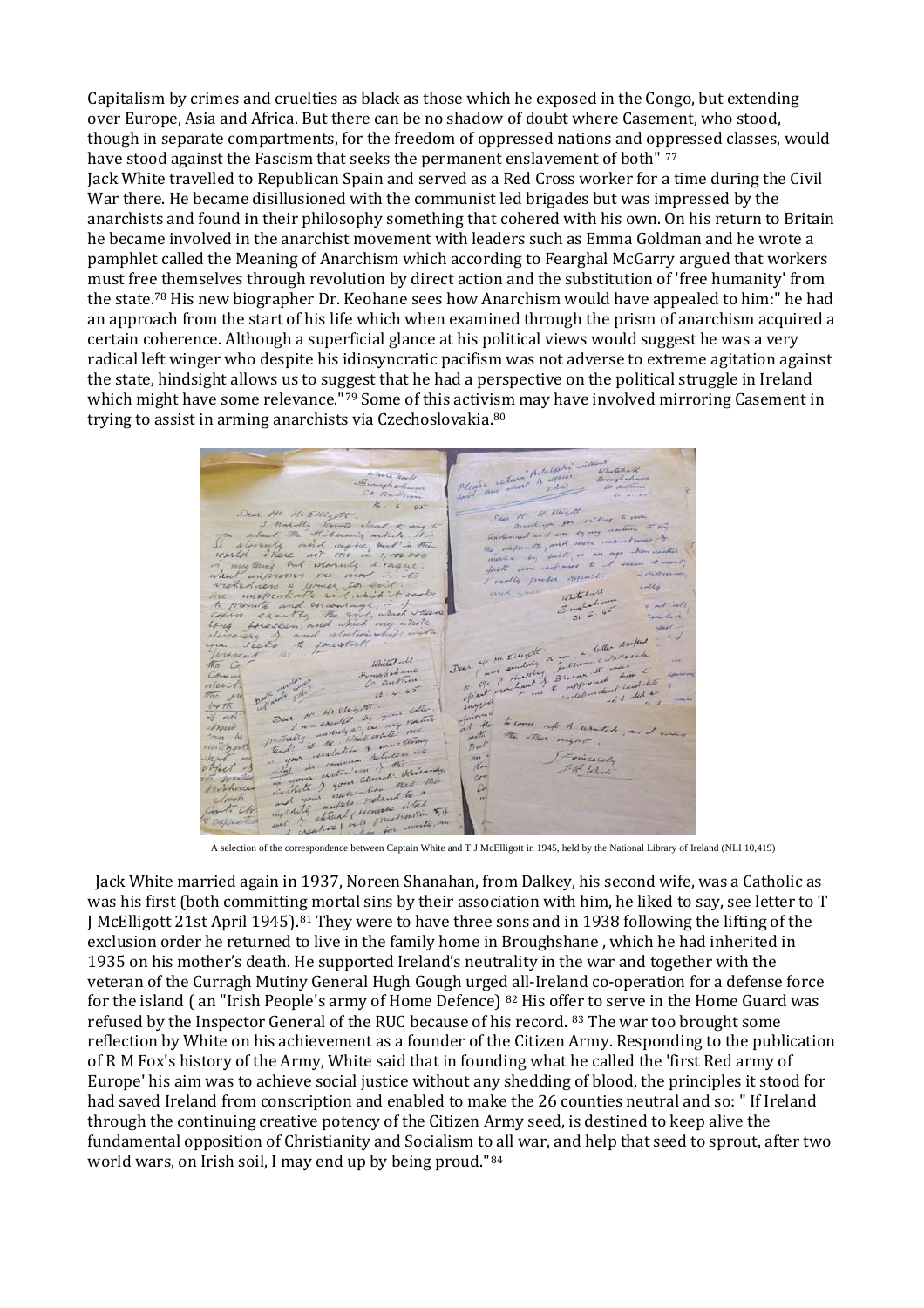

<span id="page-18-0"></span>Captain Jack White died of cancer in a Belfast nursing home in February, 1946, aged 66, having lived through another World War. His estate came to £81.<sup>[85](#page-20-16)</sup>.He was buried at Broughshane Free Presbyterian Church.

<span id="page-18-6"></span><span id="page-18-5"></span><span id="page-18-4"></span><span id="page-18-3"></span><span id="page-18-2"></span><span id="page-18-1"></span>His political activism had continued up to a few months previously when he proposed himself as a candidate in the 1945 General Election as a republican socialist candidate for the Antrim constituency. Then a teacher in the Ballymena Academy,T J McElligott went to visit White in his home and attended what may have been his last public meeting in the upper room of the local Orange Hall in Broughshane. In a voice that ' Pavorotti might have envied" White commanded RUC men who were present and hoping to remain unobserved behind cobwebbed Lambeg drums to come out to the front where they could be seen. McElligott said White " commanded a rich vocabulary of language directed at a plethora of targets that included Hitler, the Pope, Lord Brookborough and de Valera but in particular the Orange Order and [th](#page-20-17)e Unionist Party for the control they exercised over coercion through th[e S](#page-20-18)pecial Powers Act". 86( views he expanded on in letters to McElligott such as one on 16th June 1945)<sup>87</sup>

<span id="page-18-19"></span><span id="page-18-18"></span><span id="page-18-17"></span><span id="page-18-16"></span><span id="page-18-15"></span><span id="page-18-14"></span><span id="page-18-13"></span><span id="page-18-12"></span><span id="page-18-11"></span><span id="page-18-10"></span><span id="page-18-9"></span><span id="page-18-8"></span><span id="page-18-7"></span>McElligott, who also had a correspondence with White about Catholicism, writes : "Anyone who met Jack White remembered him. It was not so much his commanding appearance, though someone standing 6 feet 3 inches has an advantage in that respect. Nor was it his voice, that had not entirely lost the very distinctive accent of his native Antrim. It was what Denis Ireland in an unforgettable phrase called the 'apocalyptic grandeur' of the man who had spent a lifetime fighting, and always contra mundum..In his long and tempestuous life White's courage never failed, nor did his conviction that there was an alternative to the monolithic power of the Christian Churches which say as buttressing sectarian divisions. He remained close to the Presbyterian faith within which there was ever room for a robust tradition of dissent as well as vigorous theological dispute. This he welcomed though he dissented from that religion's sense of elitism and supremacy. His was the dilemma that has faced Labour in Northern Ireland, and still faces it of trying to effect a balance between Nationalist and Unionist aspirations."[88](#page-20-19)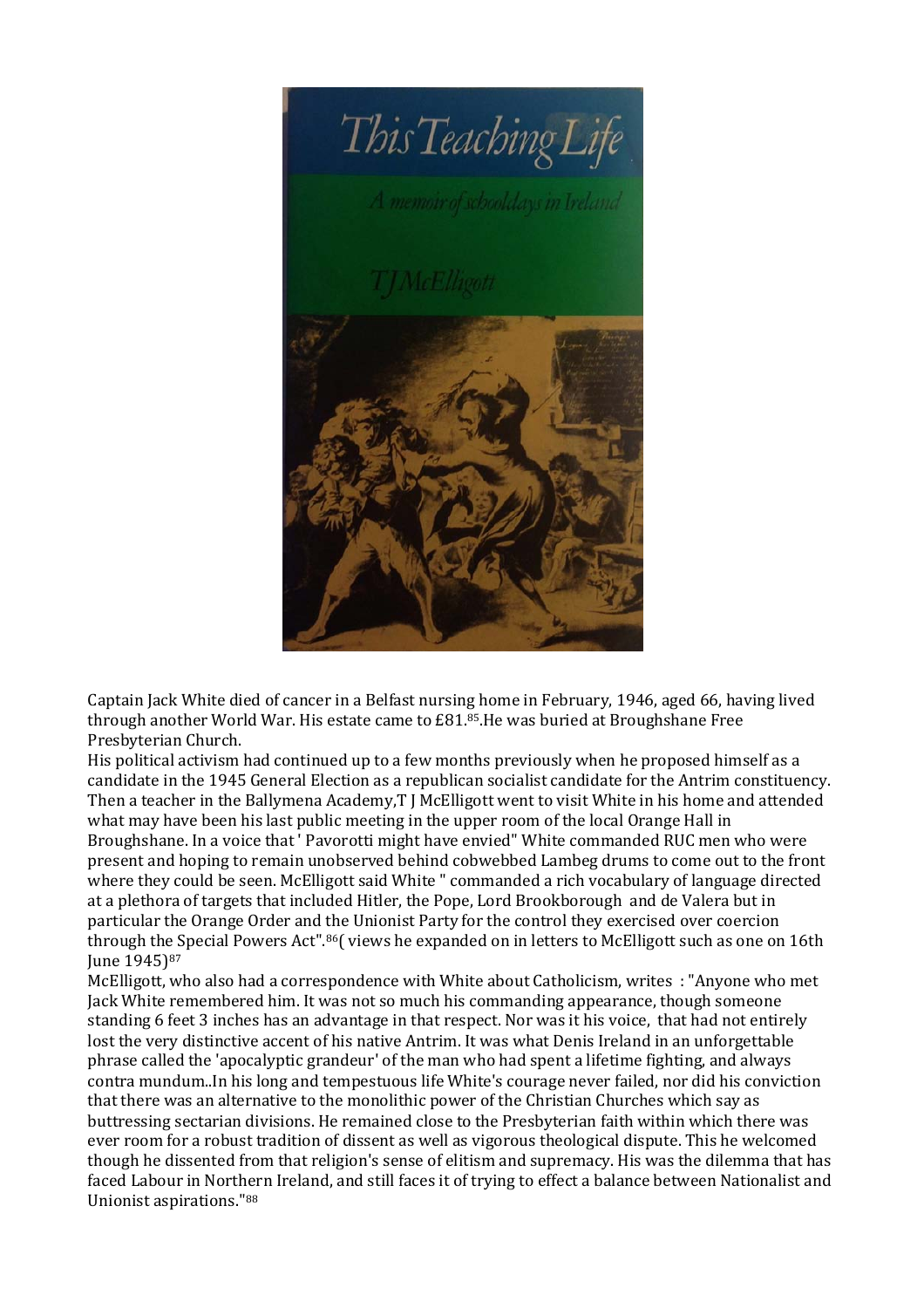<span id="page-19-0"></span>McElligott said he would remember him not as the figure in Citizen Army uniform or in the broadbeam hat of his autobiography but as he saw him riding through the streets of Ballymena to the Saturday market on his grey horse, surrounded by the hubbub of market day, which at the time included not only locals, who had lived on the family estate, but refugees from Gibraltar, who were staying in the vicinity.

<span id="page-19-7"></span><span id="page-19-6"></span><span id="page-19-5"></span><span id="page-19-4"></span><span id="page-19-3"></span><span id="page-19-2"></span><span id="page-19-1"></span>Captain Jack White's name did not make the 1945 General Election ballot paper just as in 2014 his portrait has not made the commemorative stamp. As McElligott says he was like a "twentieth century Don Quixote, he never ceased tilting at windmills" nor punching against the wind.

## <span id="page-19-10"></span><span id="page-19-9"></span><span id="page-19-8"></span>**Further Reading:**

<span id="page-19-12"></span><span id="page-19-11"></span>1. Captain J. R. White, *Misfit, An Autobiography*, Dublin, 2005, which includes some of White's other writings and *Misfit*, London, 1930 which has two extra chapters on his schooling and military training.

<span id="page-19-13"></span>2. Dr. Leo Keohane's forthcoming biography, *Captain Jack White DSO, Imperialist, Anarchist - an Alternative History"*, Merrion Press,2014 and also Dr Keohane's essays on White in *Saothar 38*,2013 and Sandrine Brisset and Noreen Doody ed., *Voicing dissent; new perspectives in Irish criticism,* Dublin,2012

<span id="page-19-15"></span><span id="page-19-14"></span>3. Profiles of White by Andrew Boyd, Fearghal McGarry, Arthur Mitchell and Ken Doyle.

<span id="page-19-19"></span><span id="page-19-18"></span><span id="page-19-17"></span><span id="page-19-16"></span>4.The Citizen Army is detailed in R. M. Fox *The History of the Irish Citizen Army*,1943 ,Sean O'Casey, *The Story of the Irish Citizen Army* 1919 with more personal recollections in Frank Robbins, *Under the Starry Plough* ,1977 and Nora Connolly O'Brien, *James Connolly, Portrait of a Rebel Father, 1935.*

<span id="page-19-22"></span><span id="page-19-21"></span><span id="page-19-20"></span>5. For the fictionalised White :D H Lawrence, *Aarons Rod*,1922.

<span id="page-19-33"></span><span id="page-19-32"></span><span id="page-19-31"></span><span id="page-19-30"></span><sup>7</sup> Captain J. R. White, *Misfit, An Autobiography*, Dublin, 2005.p.106.

<span id="page-19-36"></span><span id="page-19-35"></span><span id="page-19-34"></span><sup>8</sup> J. R. White, A Ride in Andalusia, *Irish Review*, April 1913, p. 63.<br><sup>99</sup>J.B. Armour to W.S Armour 19 September 1913 in J.R.B. Mc Minn, Against the Tide, PRONI Belfast, 1985, p.130.) <sup>10</sup> J.R. White, *Misfit*, 2005. p. 116. see also account of Ballymoney in Seamus O Siochain, Roger Casement, Dublin

<span id="page-19-39"></span><span id="page-19-38"></span><span id="page-19-37"></span>2008 pp 358 to 370<br><sup>11</sup> Roger Casement to Alice Stopford Green ,21September 1913, NLI, MS 10464)

- <span id="page-19-42"></span>
- 
- <span id="page-19-43"></span>

<span id="page-19-44"></span><sup>18</sup> *Freeman's Journal*, 3rd November, 1913

<span id="page-19-24"></span><span id="page-19-23"></span><sup>&</sup>lt;sup>1</sup> Captain J.R. White, DSO., *Misfit, An Autobiography*, London ,1930. Only the 1930 edition has the account of his schooling and military training.

<span id="page-19-27"></span><span id="page-19-26"></span><span id="page-19-25"></span> $\frac{2}{3}$  Captain J. R. White, *Misfit, An Autobiography*, Dublin, 2005. p. 19.  $\frac{3}{3}$  Ibid., p. 63.

<sup>&</sup>lt;sup>4</sup> The letter referred to is April 15th 1912, published in the *Ulster Guardian*,4th May, 1912 and in White (2005) p. 112<sup>5</sup> Ibid., p. 111.

<span id="page-19-29"></span><span id="page-19-28"></span><sup>6</sup> J.R. White, Protestantism and Home Rule, *Irish Review*, January 1913, p. 565.

<span id="page-19-41"></span><span id="page-19-40"></span><sup>&</sup>lt;sup>12</sup>J. R. White, *Misfit*, 2005. p. 117.<br><sup>13</sup> Appendix G in J.R.B. Mc Minn, *Against the Tide*, PRONI Belfast, 1985.<br><sup>14</sup> Meeting reports in *Irish Times* and *Freeman's Journal* 25th October 1913.<br><sup>15</sup> Angus Mitchell, *R* 

<span id="page-19-47"></span><span id="page-19-46"></span><span id="page-19-45"></span><sup>19</sup> J. R. White*, Misfit,* 2005, p145. <sup>20</sup> Padraic Colum, *Arthur Griffith*, Dublin, 1959 p 118.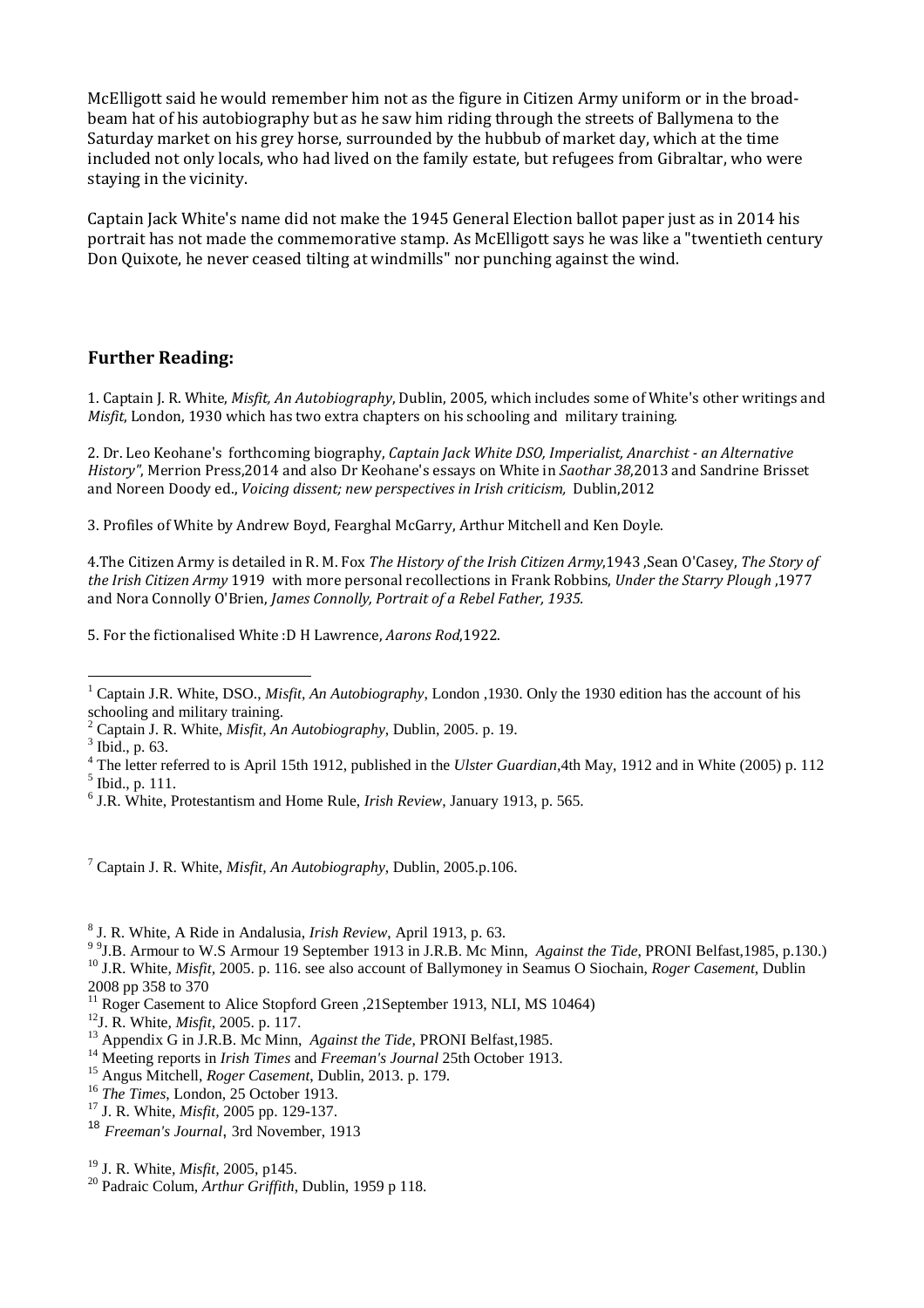- 
- 
- <span id="page-20-3"></span><span id="page-20-2"></span>
- <span id="page-20-1"></span><sup>23</sup> R. M. Fox, History of the Irish Citizen Army, Dublin , 1943. p. 44.<br><sup>24</sup> Freemans Journal, 14th November, 1913<br><sup>25</sup> *Irish Times* 19th November, 1913, accounts also from *Freemans Journal*.<br><sup>26</sup> Ibid.<br><sup>27</sup> Captain Ja
- <span id="page-20-5"></span><span id="page-20-4"></span><sup>28</sup>*Irish Independent,* November 20th 1913,
- <span id="page-20-6"></span><sup>29</sup> William Martin Murphy statement to 1915 Inquiry, *Sinn Fein Rebellion Handbook* 1915 p 191.<br><sup>30</sup> Irish Times, 19th November 1913.
- 
- <span id="page-20-7"></span><sup>31</sup> *Freeman's Journal*, 20th November 1913.<br><sup>32</sup> *Irish Independent*, 20 November 1913
- 

<span id="page-20-9"></span><span id="page-20-8"></span><sup>33</sup> Sean O' Casey ,*The Story of the Irish Citizen Army*, Dublin,1919. p. 6, see also Donal Nevin, James Connolly,Dublin 2005 and Padraig Yeates, *Lockout -Dublin 1913*, Dublin, 2000.

<span id="page-20-10"></span><sup>34</sup> Jack White letter to Lady White, 29th November ,1913, quoted in J.R. White, *Misfit* ,2005. p 170.

<span id="page-20-12"></span><span id="page-20-11"></span><sup>35</sup> see F X Martin, F V Byrne, *The Scholar Revolutionary Eoin Mac Neill and the Making of a New Ireland*, Dublin 1973 and F X Martin ed., *The Irish Volunteers, 1913-1915*, Dublin,1963.

- 
- 
- <span id="page-20-14"></span><span id="page-20-13"></span><sup>37</sup> Accounts from *Freemans Journal* and *Irish Independent*, 26th November 1913..<br><sup>38</sup> Bureau of Military History WS 264 (Aine Ceannt) Irish Military Archives Dublin,
- <span id="page-20-15"></span><sup>39</sup> Mac Neill to Casement 25th November 1913, NLI 36,203/1
- 
- 
- <span id="page-20-17"></span><span id="page-20-16"></span><sup>40</sup> MacNeill to Casement 27th November 1913 NLI 36,203/1<br><sup>41</sup> Telegram 8th December 1913 O'Brien Papers NLI 156,73.<br><sup>42</sup> Nora Connolly O'Brien, *James Connolly, Portrait of a Rebel Father*, Dublin 1935 p 154.
- 
- 
- <span id="page-20-19"></span><span id="page-20-18"></span><sup>43</sup> William O'Brien (as told to Edward MacLysaght), Forth the Banners Go, Dublin, 1969. p.118.<br><sup>44</sup> J. R. White, *Misfit*, 2005 p 177.<br><sup>45</sup> Ibid p163 and Irish and Sunday Independent accounts of hearings 15,16,21, 22, 23
- 
- 
- <sup>48</sup> Tom Clarke to John Devoy ,May 14th 1914, John Devoy ( edited by Desmond Ryan and William O'Brien), *Devoy's Post Bag*, Dublin 1948.
- 
- 
- 
- <sup>49</sup> J. R. White, *Misfit*, 2005. p. 202<br><sup>50</sup> O'Casey, 1919. p. 42.<br><sup>51</sup> J. R. White, *Misfit*, 2005 p 217<br><sup>52</sup> Maurice Moore account of Derry in his History of the Irish Volunteers series , *Irish Independent* 18th Janua
- 
- 
- 
- 
- 
- 
- 
- 
- 

<sup>60</sup> Manchester Guardian, May 25th 1916.<br><sup>61</sup> White, 2005. p. 230<br><sup>62</sup> J. R. White to Thomas Johnson, 14th January 1917, Thomas Johnson Papers NLI 17,238. Also Andrew Boyd, Jack<br>*White, First Commander Irish Citizen Army*,

<sup>63</sup> Manchester Guardian, 21st June 1917, also Sonja Tiernan, Eva Gore-Booth: An image of such

politics,Manchester,2012.

- <sup>64</sup> *J.R. White, The Significance of Sinn Fein, 1918*
- 
- <sup>65</sup> Correspondence in William O'Brien Papers NLI, 15673<br><sup>66</sup> D.H. Lawrence, *Aarons Rod*, London, 1922 Chapter 3.See also Mark Kinhead-Weekes, *D H Lawrence*, Triumph to *Exile 1912-1922*, Cambridge, 2011.
- *Exile 1912-1922*, Cambridge, 2011. 67 D.H. Lawrence, *Aarons Rod*, London, 1922. Chapter 8, p 73 ( Cambridge 1988) <sup>68</sup> J. R. White*, Misfit,* 2005 p. 100.
- 

<span id="page-20-0"></span> $21$ 21 Dublin Correspondent (Francis Sheehy Skeffington),*Daily Herarld,*12th November 1913. See also Donal Nevin ed, *James Larkin, Lion of the Fold,* Dublin, 2006 for these events in particular Nevin's own essay on the Citizen Army, p.

<sup>257.&</sup>lt;br><sup>22</sup> see Darrell Figgis, *Recollections of the Irish War*, London, 1927 p. 9